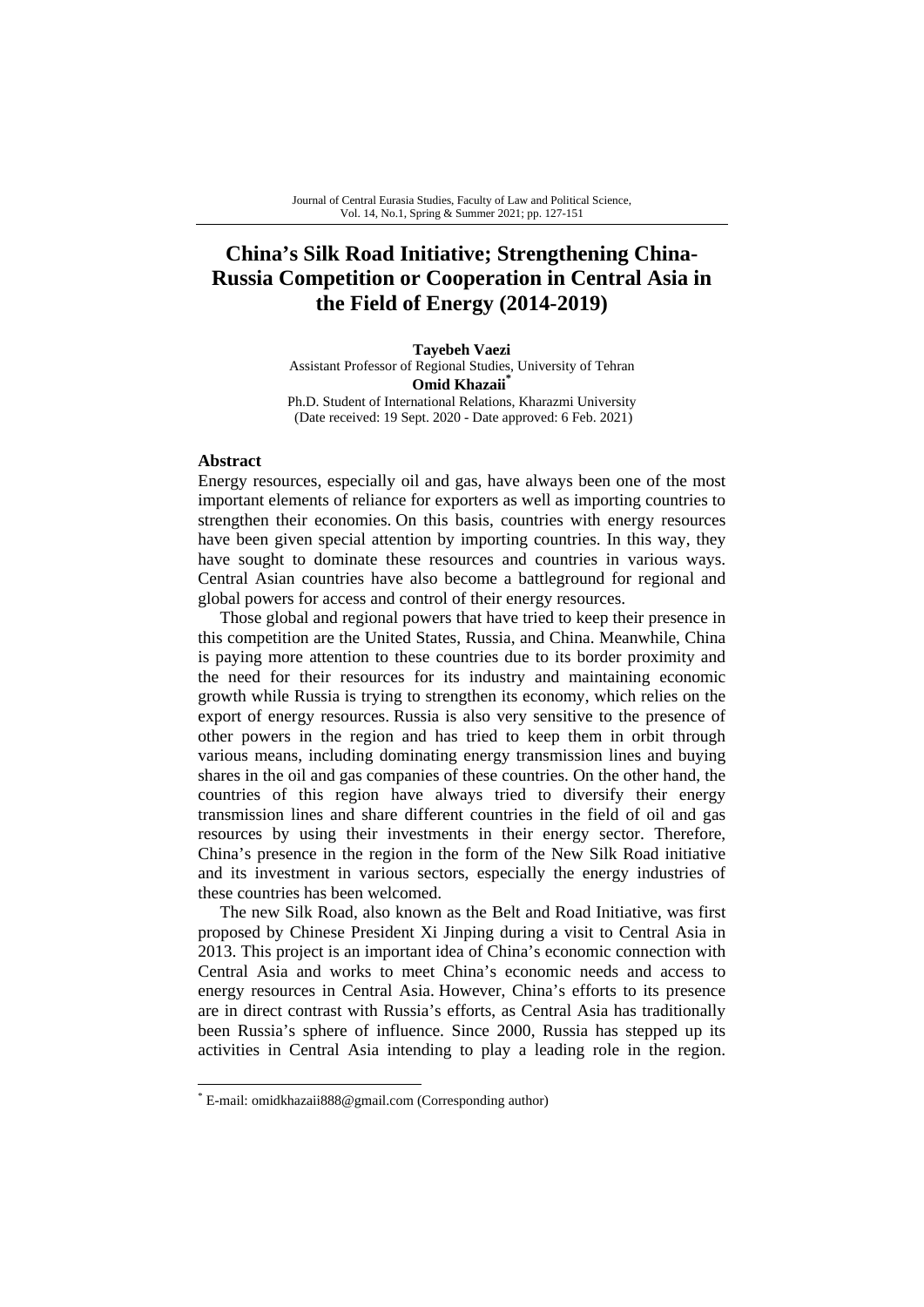China's massive economic presence in Central Asia runs counter to Russia's goals and initiatives, including the Eurasian Economic Union initiative to restore its regional prominence.

The Belt and Road Initiative is China's most important and largest project for developing the export of goods and gaining access to markets and energy resources for energy-rich countries. The project has designed various routes to achieve China's energy needs, the most important of which is the Central Asian route to China, through which China has been able to enter the region in the framework of bilateral plans and agreements. In addition, by investing in the energy sector of these countries and buying their share of oil fields, they will be able to have an access to energy resources more securely than any other routes through which China supplies its energy demands.

According to the above-mentioned facts, China needs energy for reasons including its economic growth, economic security, and energy security with the support of major energy companies. For this reason, the country aims to control oil and gas production and supply chains with special attention to reliable energy-producing countries. Central Asian countries need foreign capital for investments and diversify their export routes. Russia is sensitive to its near abroad and needs energy resources to fulfill export commitments to other countries and strengthen its economic growth. In this present study, the author has used analytical methods to examine the impact of the Silk Road Initiative on Sino-Russian relations in Central Asia in the field of energy from 2014 to 2019. According to this study, the expansion of China's cooperation with Central Asian countries, especially Kazakhstan and Turkmenistan in the framework of the Silk Road Initiative from 2014 to 2019, has praised Russia's competitive concerns. As a result, Chinese officials have simultaneously implemented plans to expand energy exchanges and cooperation with Russia in the form of this plan. As a result, it can be said that the China Silk Road initiative has simultaneously strengthened the competitive and cooperative nature of Beijing-Moscow energy relations.

Many observers see Central Asia as the most likely source of tensions and rivalries between China and Russia over issues like political, military, and economic influence. However, what has mostly affected relations between the two countries in recent years is the issue of energy. Therefore, it can be said that in the future, the issue of energy and the Central Asian region will be one of the important factors affecting the cooperation between China and Russia.

In general, it can be concluded that China's presence in various projects, especially the Belt and Road Initiative, as well as concluding bilateral agreements with Central Asian countries, especially Kazakhstan and Uzbekistan, which have a higher capacity, especially in the field of energy, to enter the Belt and Road Initiative, has aroused Russia's sensitivity. The region has been the traditional sphere of influence of Russia and in many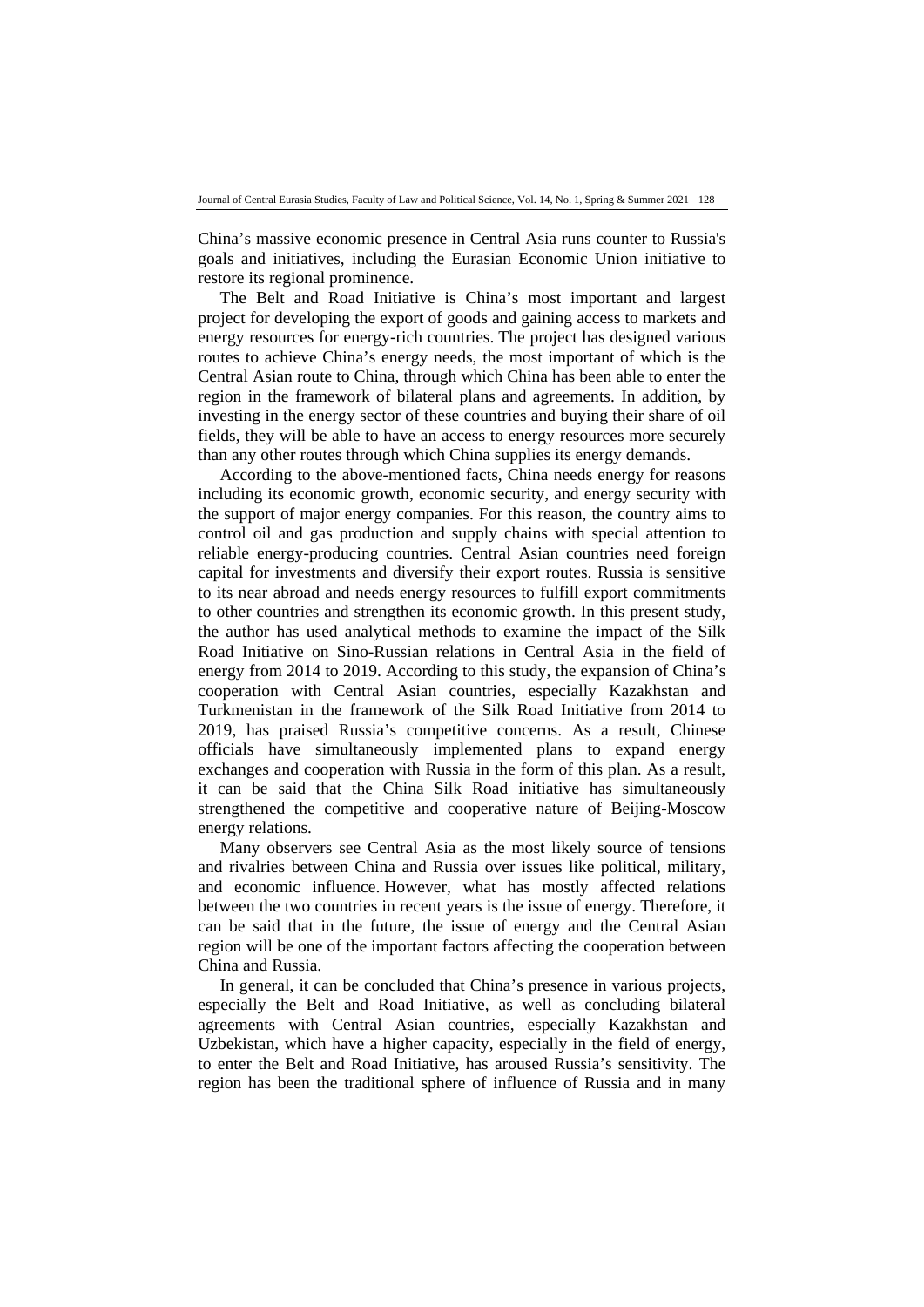Journal of Central Eurasia Studies, Faculty of Law and Political Science, Vol. 14, No. 1, Spring & Summer 2021 129

cases, it has tried to create obstacles and prevent the presence of other countries in its near abroad. An example of this has been the increase in purchasing prices from these countries and the creation of the Eurasian Economic Union in the region in competition with the Belt and Road initiative. On the other hand, China by realizing these sensitivities has refrained from participating in security issues in the region and has handed them over to Russia to reduce Russia's sensitivities. Therefore, due to Russia's economic difficulties since 2014 and the sanctions imposed on the country by the West, the country has welcomed China's presence and its investments in the energy sectors of Central Asia and even Russia. With all these interpretations, although Russia and China have become strategically closer in recent years, several strategic partnership factors limit them globally. Similarly, their interests in Central Asia combine a combination of elements of cooperation and competition and reduce the likelihood of a Russian-Chinese condominium in the region.

**Keywords:** Competition, Economic Cooperation, Energy, Neo-Mercantilism, Silk Road Initiative.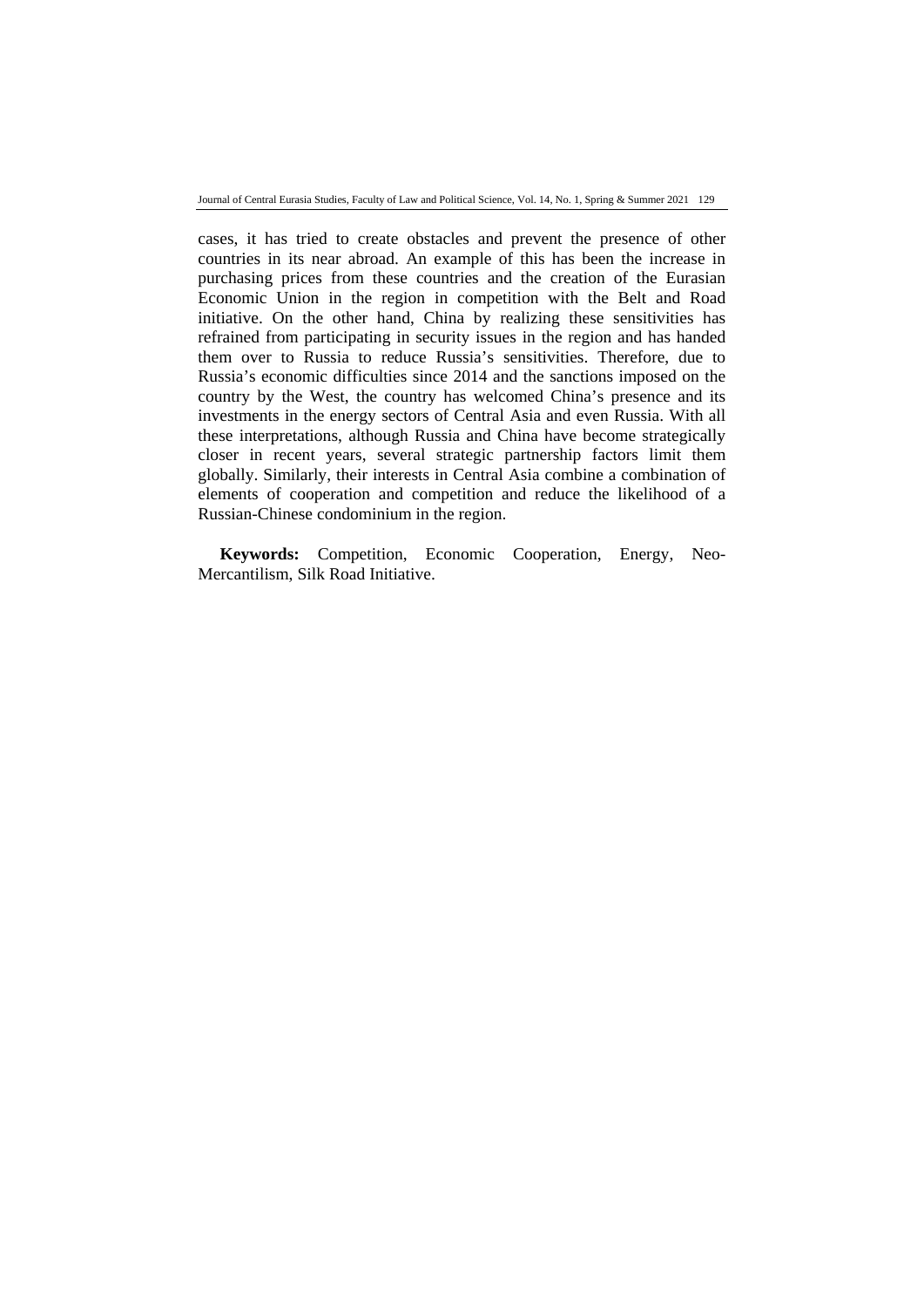**ابتكار يك كمربند و يك راه؛ تقويت رقابت يا همكاري چين و روسيه در آسياي مركزي در حوزة انرژي (2014-2019) طيبه واعظي**  استاديار مطالعات منطقهاي، دانشگاه تهران  **\* اميد خزائي** دانشجوي دكتري روابط بينالملل، دانشگاه خوارزمي (تاريخ دريافت: -1399/06/29 تاريخ تصويب: 1399/11/18)

دههها انرژي بهويژه نفتوگاز از مهمترين عناصر رشد و توسعة اقتصادي كشورها و تبديلشدن آنها به قدرت منطقهاي و بينالمللي بوده است. بر همين اساس، همواره مناطق داراي انرژي و مسيرهاي انتقـال آن براي كشورهاي واردكننده و صادركننده اهميت بسيار زيادي دارد. چين به اين منابع بـراي تـداوم و توسعة رشد اقتصادي خود بهشدت نياز دارد. از اينرو، اين كشور به مناطق داراي انـرژي بـراي تـأمين نيازهاي توسعهاي خود توجه كرده است و طرحهـايي چـون ابتكـار يـك كمربنـد و يـك راه را بـراي دستيابي به منابع انرژي پايدار و امن در مناطق مختلف بهويژه منطقة آسياي مركـزي طـرحريـزي كـرده است. اين منطقه «خارج نزديك» روسيه محسوب ميشود و نسبت به نفوذ ديگر قدرتها به اين منطقـه و دستيابي به منابع انرژي آنها توجه و حـساسيت دارد. در ايـن نوشـتار بـا روش توصـيفي- تحليلـي، چگونگي تأثير طرح «احياي جادة ابريشم» بر روابط چين و روسيه در آسياي مركـزي در حـوزة انـرژي در سالهاي 2014 تا 2019 را بررسي ميكنيم. براساس يافتههاي اين نوشتار، گـسترش همكـاريهـاي چين با كشورهاي آسياي مركزي بهويژه قزاقستان و تركمنستان در چارچوب طرح يك كمربنـد و يـك راه در سال هاي ٢٠١٤ تا ٢٠١٩، سبب برانگيختن نگراني هـاي رقـابتي روسـيه شـده اسـت. در نتيجـه، مقامهاي چيني همزمان طرحهايي را براي گسترش مبادلات و همكاريهاي انرژي بـا روسـيه در قالـب اين طرح اجرا كردهاند. بنابراين ميتوان گفت طرح «يك كمربند و يك راه» چـين، هـمزمـان رقابـت و همكاري در روابط پكن و مسكو را در حوزة انرژي تقويت كرده است.

> **واژگان اصلي**  ابتكار يك كمربند و يك راه، انرژي، رقابت، نوسوداگري، همكاري اقتصادي.

 E-mail: omidkhazaii888@gmail.com مسئول نويسندة\*

**چكيده**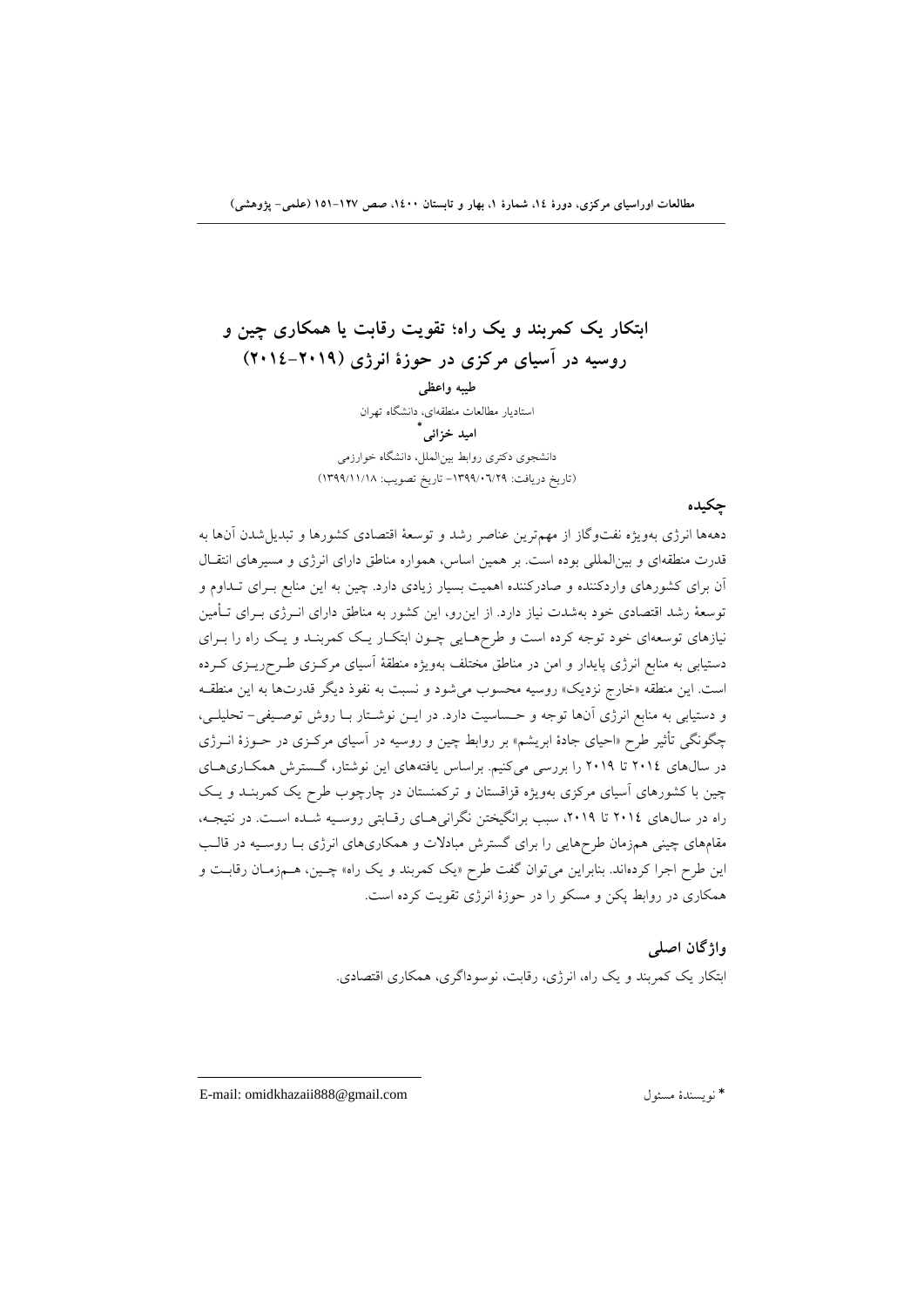#### **مقدمه**

انرژي بهويژه نفتوگاز همواره از مهمترين موارد اتكاي كشورهاي صادركننده و واردكنندة اين منابع براي تقويت توان اقتصادي و صنايع خود هستند. بر اين اساس، كـشورهاي داراي منـابع انرژي مورد توجه ويژة كشورهاي واردكننده و قدرتهاي بزرگ قرار گرفتهاند. آنها از راههاي مختلفي در پي تسلط بر اين منابع و كشورها برآمدهاند. كشورهاي آسياي مركزي نيـز بـهدليـل داشتن اين منابع تبديل به عرصة رقابت قدرتهاي منطقهاي و جهاني شدهاند. آمريكا، روسيه و چين از قدرتهاي جهاني و منطقهاي هستند كه اين كشورها را عرصة رقابت خود كردهاند. در اين ميان چين با توجه به نزديكي مرزي و نياز به منابع اين كشورها براي صنعت و حفظ رشـد اقتصادي و روسيه هم براي تقويت اقتصاد خود كه متكي به صادرات منابع انرژي است، به اين كشورها توجه بيشتري دارند. همچنين روسيه از اين كشورها بهعنوان خارج نزديك ٰ خود يـاد كرده است و نسبت به حضور و نفود ديگر قدرتها به اين منطقه حـساسيت بـسيار زيـادي از خود نشان ميدهد. روسيه از راههاي مختلف از جمله تسلط بر خطوط انتقال انـرژي و خريـد سهام شركتهاي نفتي و گازي اين كشورها، در نگهداشتن آنها در مـدار خـود مـيكوشـد. از سوي ديگر، كشورهاي اين منطقه همواره براي متنـوعسـاختن خطـوط انتقـال انـرژي خـود و سهيمكردن كشورهاي مختلف در حوزة منابع نفتي و گازي با اسـتفاده از سـرمايهگـذاريهـاي آنها در بخش انرژي خود تلاش كردهاند. از اينرو، حضور چين در اين منطقه در قالب ابتكار جادهٔ ابریشم جدید<sup>۲</sup> و سرمایهگذاری در بخشهای مختلف بهویژه صنایع انرژی این کشورها با استقبال آنها روبهرو شده است.

جادهٔ ابريشم جديد را كه با عنوان ابتكار يك كمربنـد و يـك راه<sup>7</sup>نيـز شــناخته مـي شــود، نخستين بار رئيس جمهور چين شي جين پينگ<sup>1</sup> در جريـان سـفر بـه آسـياي مركـزي در سـال 2013 پيشنهاد كرد. اين طرح ايدة مهم پيوند اقتصادي چين در آسياي مركزي است و در جهت رفع نيازهاي اقتصادي چين و دستيابي به منابع انـرژي در آسـياي مركـزي عمـل مـيكنـد. بـا اينحال، تلاشهاي چين براي اين حضور، در رقابت مستقيم با تلاشهاي روسيه است، چراكه آسياي مركزي بهطور سنتي حوزة نفود روسيه بوده است. از سال ،2000 روسيه با هدف بـازي در نقش بازيگر برتر در منطقه، فعاليت خود را در آسياي مركزي تقويت كـرده اسـت. حـضور گستردة اقتصادي چين در آسياي مركزي با هدفها و ابتكارهاي روسيه از جمله ابتكار اتحادية اقتصادي اوراسيايي <sup>0</sup> براي بازگرداندن نقش برجستهٔ منطقهاي خود مغاير است.

- 1. Near Abroad
- 2. New Silk Road Initiative

3. Belt and Road Initiative 4. Xi Jinping

5. Eurasian Economic Union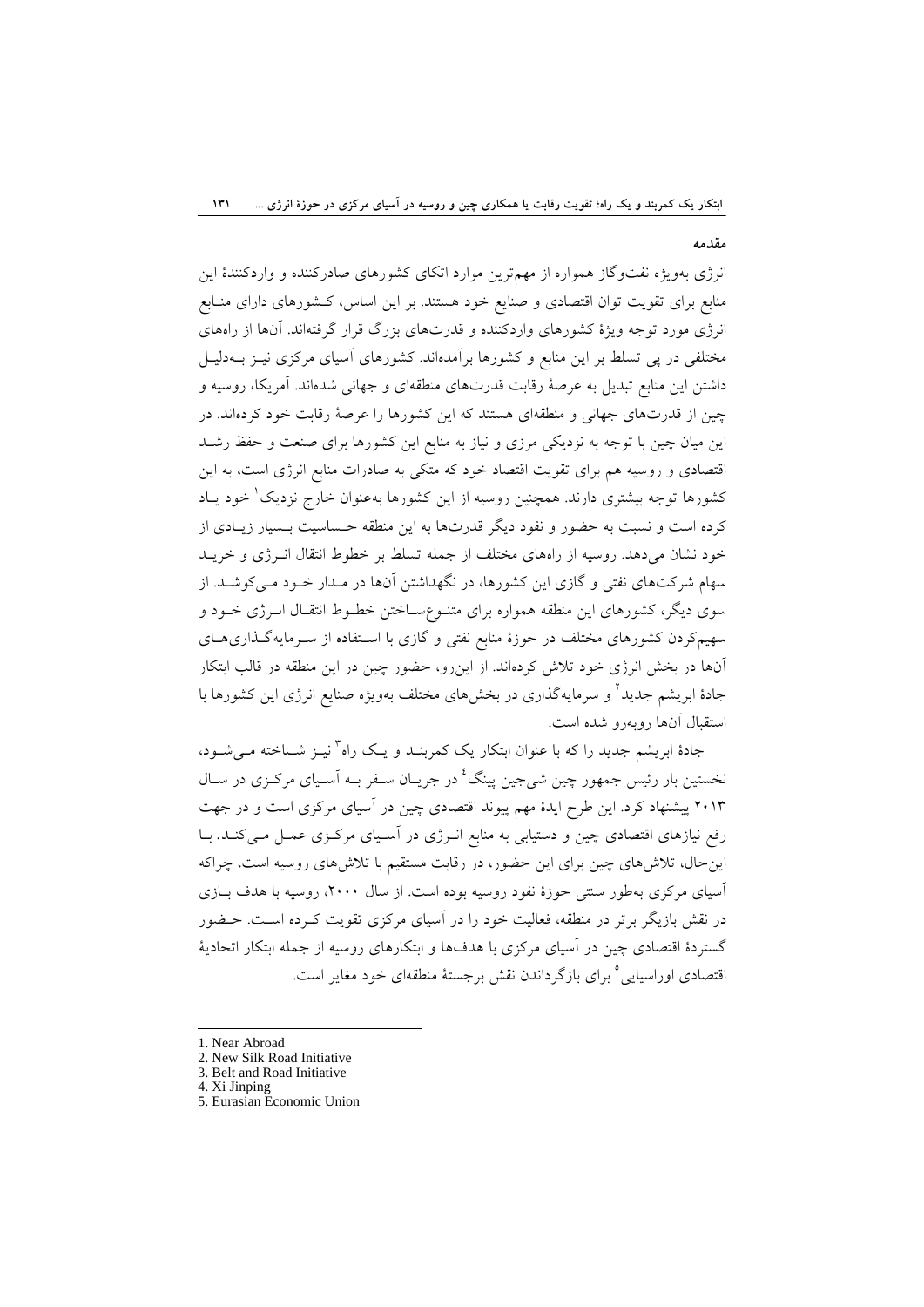بنابر آنچه گفتيم يعني نياز چين به واردات انرژي، نياز كشورهاي آسياي مركزي به سـرماية خارجي و متنوعساختن مسيرهاي صادرات خود، حساسيت روسيه نسبت به خارج نزديكش و نياز به منابع انرژي اين كشورها براي انجام تعهدهاي صادراتي به ديگر كشورها و تقويت توان اقتصادي خود، در اين نوشتار در پي پاسخگويي به اين پرسش هستيم كه طـرح احيـاي جـادة ابريشم چگونه بر روابط چين و روسيه در آسياي مركزي در حوزة انرژي در سالهاي 2014 تا 2019 تأثير گذاشته است؟ براي پاسخ به اين پرسش پس از بيان پيشينه، ابتـدا رويكـرد نظـري نوسوداگري<sup>٬</sup> و سياستهاي نوسوداگري روسيه و چـين در حـوزهٔ انـرژي كـشورهاي آسـياي مركزي و سپس تأثير ابتكار يك كمربند و يك راه در ايجاد همكاري و رقابت چـين و روسـيه در آسياي مركزي و انرژي اين منطقه را بررسي ميكنيم.

## **پيشينة پژوهش**

در مورد بررسي اهميت جايگاه انرژي براي چين و اقتصاد رو به رشد اين كشور آثار متعـددي وجود دارد، اما در مورد اهميت و هدفهاي انرژيمحور چين در ارائة ابتكـار يـك كمربنـد و يك راه و تأثير اين طرح در ايجاد رقابت و همكاري چين و روسيه در آسياي مركزي مقالههاي محدودي را ميتوان يافت كه در ادامه به برخي از آنها اشاره ميكنيم.

جانت ژوانلي ليائو (2019) در مقالة «ديپلماسـي انـرژي چـين در قبـال آسـياي مركـزي و پيامدهاي آن در «ابتكار كمربند و جاده»» شيوههاي مختلف همكاري بـين چـين و كـشورهاي آسياي مركزي در حوزة انرژي را بررسي كرده و سپس تاثير اين همكاريها را بر ابتكار كمربند و راه ارزيابي كرده است.

رفيعي و بختياري (1395) در مقالة «رويكرد نومركانتيليست روسيه و چين به انرژي آسياي مركزي» اولويت كنترل منـابع انـرژي آسـياي مركـزي و سياسـت سلطه بر منـابع هيـدروكربن آن را در كانون سياست خارجي روسيه و چين با هدف تثبيت جايگاه برتر نـسبت بـه قـدرت رقيب قرار دادهاند. خيـز بـراي توسـعة اقتـصادي و تكاپوي روسيه بـراي دسـتيابي بـه درآمـد ارزي از تجارت مواد خام و اتكاي چين بر شريان حيـاتي نفـتوگـاز بـهمنظـور تـداوم رشـد اقتصادي، طراحـي سياستهاي نوسوداگري و رقابت براي كنتـرل منــابع را اجتنــابناپــذير سـاخته اسـت.

حميدينيا و صالحي (1394) در مقالة «انرژي عرصة بازي بزرگ جديد در آسياي مركـزي مطالعة موردي روسيه، آمريكا و چين»، به نقش مهم و رو به افزايش انرژي در بـازي و رقابـت بين قدرتها ميپردازند كه كشورهاي آسياي مركزي را نيز بهدليل داشتن اين منـابع عرصـهاي

 1. Neomercantilism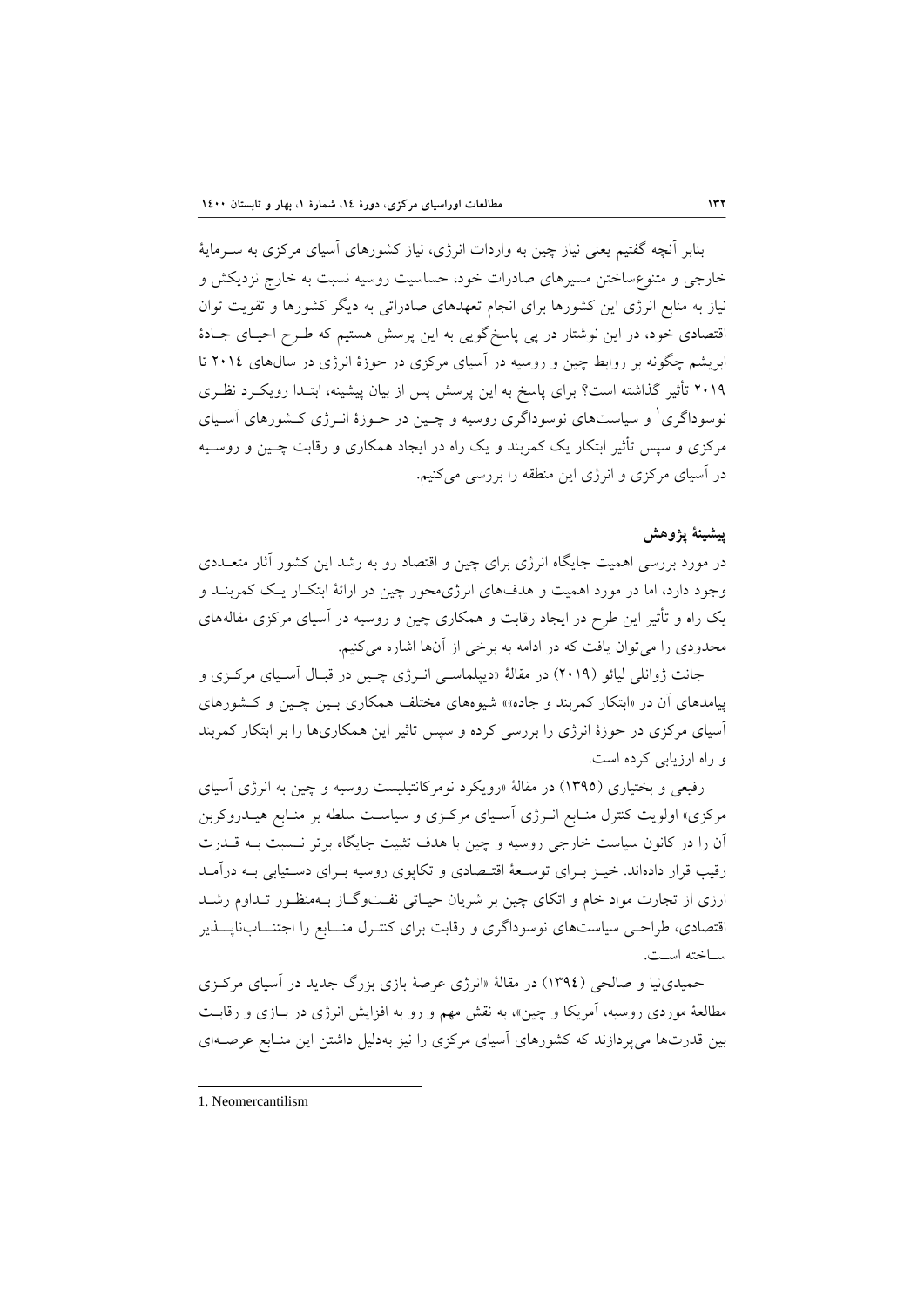براي رقابت ميان سه قدرت روسيه، آمريكا و چين ميداننـد. در ايـن مقالـه كمتـر بـه نقـش و قدرت چين توجه شده و بيشتر ابزارها و توانايي نفوذ روسيه در اين كشورها مـورد نظـر قـرار گرفته شده است.

اميراحمديان و صالحي (1392) در مقالة «هدفها و راهبردهاي چـين در آسـياي مركـزي» فرصتهاي پيشآمده براي چين پس از فروپاشي اتحاد شوروي براي نفـوذ بـه منطقـة آسـياي مركزي و تسلط بر بازار اقتصادي و منابع انـرژي ايـن كـشورها را بيـان مـيكننـد و بـا نـوعي خوشبيني به كنار گذاشته شدن روسيه و غرب بهوسيلة اين كشور در آينـدة اقتـصاد و انـرژي اين منطقه اشاره ميكنند.

ترابي (1392) در مقالة «روابط چين و روسيه در سياست انرژي آسـياي مركـزي» اهميـت انرژي در روابط اين دو كشور و نياز چين به منابع انرژي آسياي مركـزي و حـساسيت روسـيه نسبت به حضور ديگران در اين منطقه را بيان ميكنـد. او بيـشتر بـر زمينـههـاي رقابـت و نـه همكاري و نه ابتكار يك كمربند و يك راه اشاره ميكند.

استانيسلاو مارتيننكو و نيكلاي پارخيتكو (2019) در مقالـة «همكـاري روسـيه و چـين در آسياي مركزي در زمينة «ابتكار كمربند و جاده: گذشتة تـاريخي و چـشمانـدازهاي اقتـصادي» ضمن برشمردن مباني همكاري اقتصادي دو كشور در ابتكار كمربند و جاده معتقدند كه مـساله انرژي يك موضوع مورد منازعه بين دو كشور است ولي با توجه به منافع كـلان تـر همكـاري بين دو كشور در آسياي مركزي اين موضوع به مانع همكاري تبديل نشده است.

هنريك برگسگر (2012) در گزارش «چين، روسيه و آسياي مركزي» ضمن معرفي جايگـاه آسياي مركزي در تأمين انرژي مورد نياز چين و اهميت و انواع همكاريهاي چين و روسيه در حوزة انرژي به موانع اين همكاري پرداخته و راههاي توسعه همكاريهاي دو كشور در حـوزه انرژي آسياي مركزي را بررسي كـرده اسـت. همـانگونـه كـه پيـشتر اشـاره كـرديم در مـورد سياستهاي انرژيمحور چين در منطقة آسياي مركزي بهصورت خاص و ابتكار يك كمربند و يك راه مقالههايي نوشته شده است كه ميتوان وجه مشترك بيشتر آنهـا را در توجـه و تأكيـد به دستاوردها و نتايج مورد نظر چين از پيگيري اين سياستها و طرحهـا و بـهصـورت بـسيار محدود به تأثير ابتكار يك كمربند و يك راه، در تقويت رقابت يا همكاري چـين و روسـيه در آسياي مركزي در حوزة انرژي ديد.

# **نوسوداگري**

برخلاف سوداگري كلاسيك كه براي كسب هژموني در نظام بينالملل به نظاميگري و قـدرت نظامي صرف تأكيد داشت، نظرية نوسوداگري بر توسعة اقتصادي و افزايش ثروت براي ايفـاي نقش هژمون در نظامبينالملل تأكيد دارد. در اين نظريه، قدرت سياسـي، ديگـر ماننـد گذشـته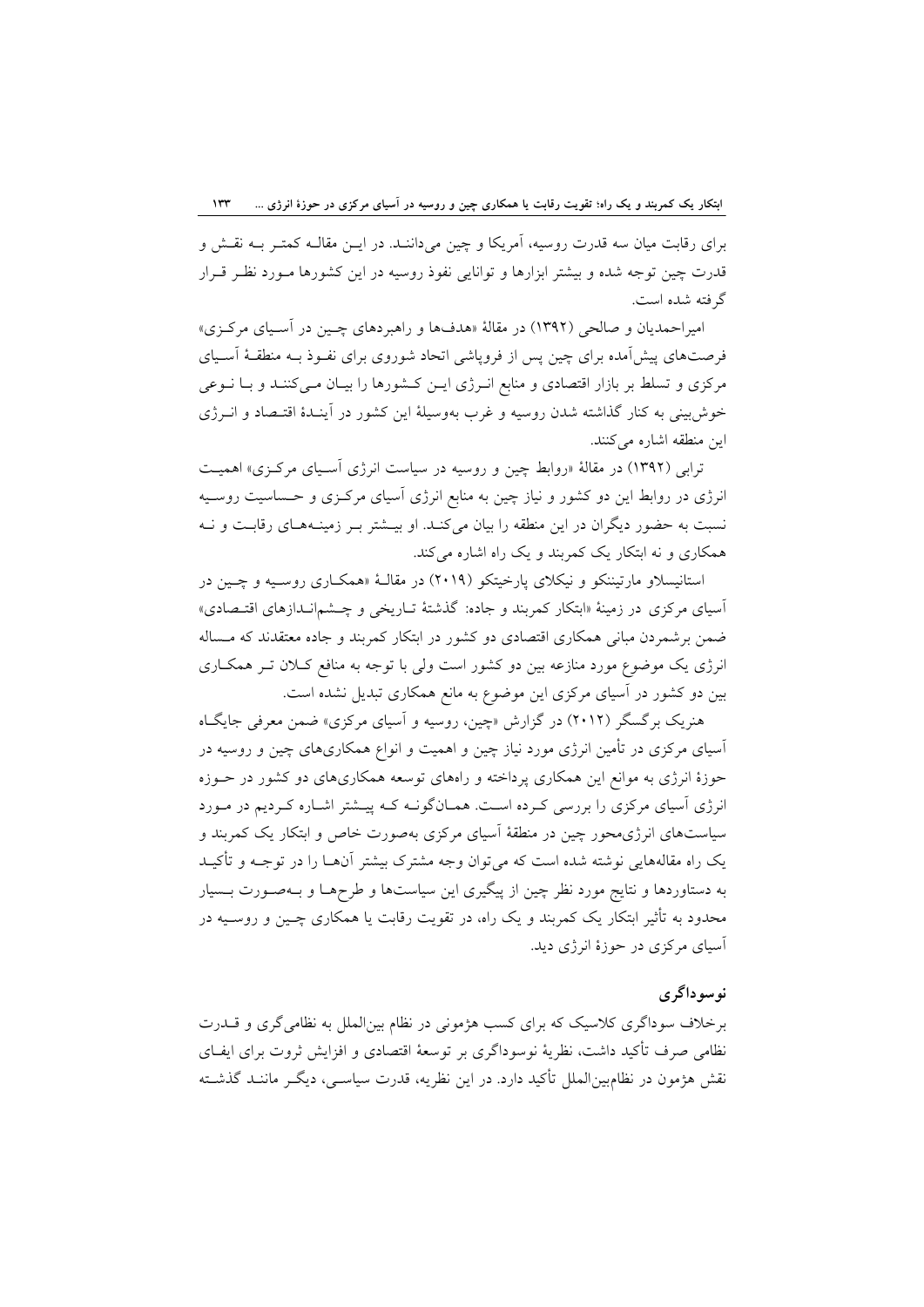برآمده از قدرت نظامي نيست، بلكه ناشي از ثروت اقتصادي است و راه افزايش اين ثروت هم ايجاد هماهنگي بين فعاليتهاي اقتصادي دولت و انجام سياستهاي كنترلي پشتيبان است كـه بايد منابع اقتصادي را در جهت پيشبرد منافع ملي پيش ببرد. از اينرو، وابستهشدن قـدرت بـه ثروت، مداخلة دولت در امكانات اقتصادي را براي افزايش قدرت در نظام بينالملـل ضـروري .(Gerriey and Padoan, 1986: 84) ميسازد

برپاية نظرية نوسوداگري، رشد و توسعه در داخل تنها زماني صورت ميپذيرد كه دولتها قدرتمندانه از افزايش تجارت خارجي و دادن تسهيلات و كمـكهـاي مـالي بـه شـركتهـا و بنگاههاي داخلي با هدف سرمايهگذاري خارجي و كسب درآمد ملي حمايـت كننـد ( ,Powell 156 1991:). در واقع، نگاه نوسوداگران به اقتصاد بينالملل كه از نوع مزيت نسبي است آنهـا را براي افزايش ثروت و افزايش قدرت ملي خود به تلاش براي دستيابي بـه منـابع كميـاب و بازارهاي خارجي ترغيب كرده اسـت و ايـن مهـم بـا ابزارهـاي حمـايتي از صـنايع داخلـي و شركتهاي ملي كه در خارج از مرزها سرمايهگذاري ميكنند اجرايي ميشود.

## **.1 جايگاه انرژي در رويكرد نوسوداگرايي**

با توجه به اهميت بسيار زياد منابع انرژي در قرن بيستويكم و وابستگي رشد و توسعة اقتصاد بسياري از كشورها به خريد و فروش اين منابع، نظرية نوسوداگرايي توجه ويژهاي به اهميت و نقش اين منابع در قرن بيستويكم داشته است و آنها را از عاملهـاي دسـتيابي بـه ثـروت و قدرت اقتصادي و بهدنبال آن افزايش قدرت ملي ميداند. از اينرو، قدرتهاي بزرگ در حـال برآمدن با اقتصادهاي در حال رشد، سياستهـاي نوسـوداگري در حـوزة انـرژي را بـا هـدف حداكثرسازي منافع خود بهكار ميگيرند. با توجه به اينكه رقابت اقتصادي قـدرتهـا بـر پايـة موقعيت جغرافيايي، مسيرهاي تجاري و ميدانهاي انرژي با هدف بالارفتن جايگاه اقتـصادي و داشتن نقش برتر در نظام بينالملل است اهميت انرژي براي قدرتهـاي بـزرگ كـه بـهدنبـال تضمين امنيت ملي و افزايش ثروت اقتصادي هستند، انكارناپذير است. چراكه قدرت اقتصادي، مهمترين ابزار دولتها براي داشتن نقش فعال در نظام بينالملل است (15 2006: ,Grygiel(.

با توجه به اهميت منابع انـرژي در افـزايش ثـروت مـورد نظـر در رويكـرد نوسـوداگري، دستيابي به ذخاير و مكانهاي جديد داراي منابع هيدروكربن با حمايت دولتي مورد توجه قرار ميگيرد. مهمترين نمود اين حمايت، سرمايهگذاريهاي عظيم در بخش زيرساختهاي توليد و افزايش ظرفيت حملونقل در جهت منافع ملي اسـت. مهـمتـرين ابـزار اجـراي سياسـتهـاي نوسوداگري در بخش انرژي، بهرهبرداري قدرتهاي بزرگ از شركتهاي نفتوگـاز خـود بـا حمايت كامل دولت براي دستيابي حداكثري به منابع انرژي در مقابل ديگر رقيبان و قدرتهاي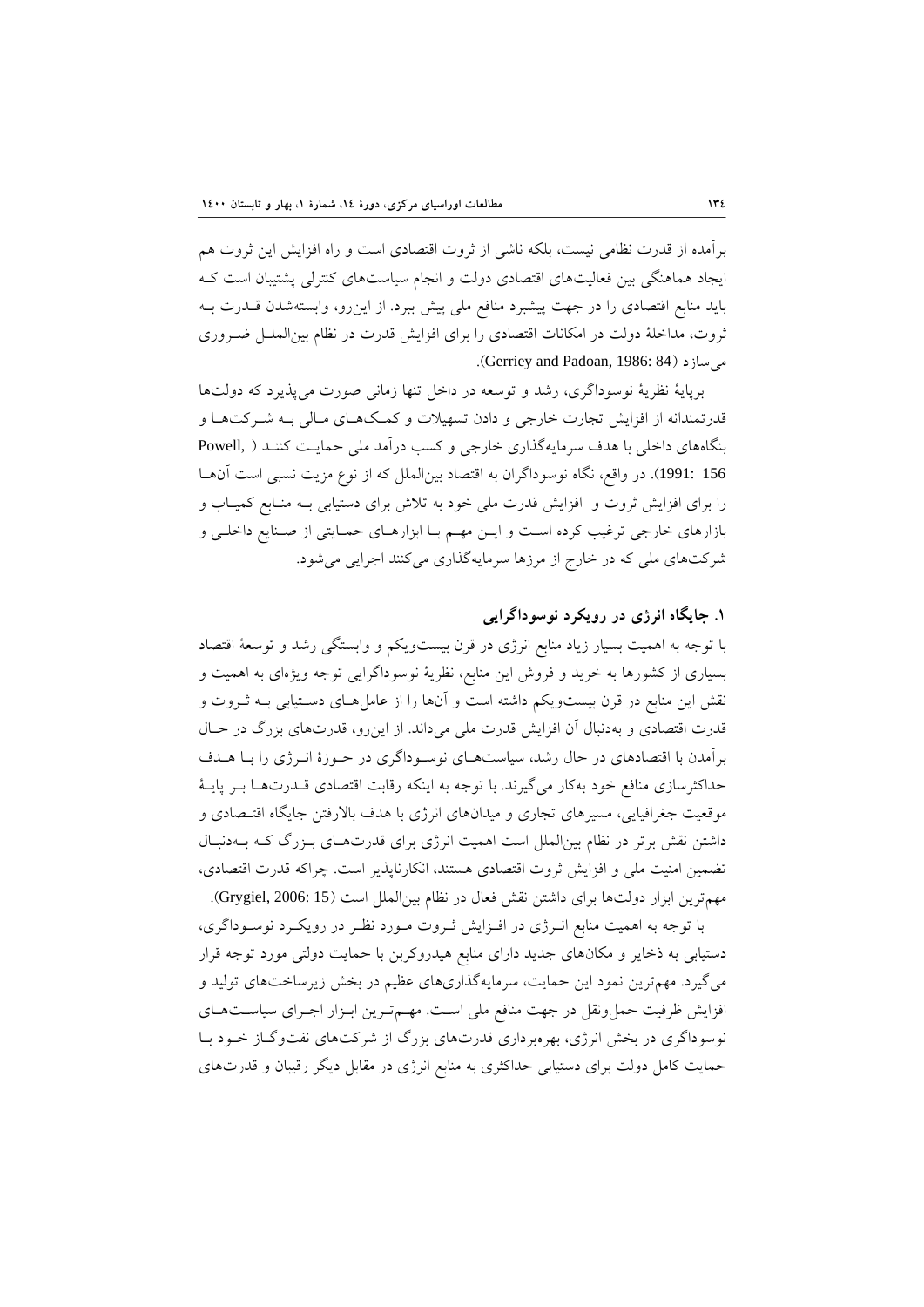بزرگ براي بيشينهسازي ثروت، قدرت و داشتن ابتكار عمل در حوزة سياست بينالملل اسـت (203 :Durdu and Terrones, 2009). بنابراين كميابي منابع انرژي، اهميت و نقش بسيار زيـاد اين منابع در تعيين منابع قدرت اقتصادي و نظامي قدرتهاي بزرگ، سبب شكلگيـري نـوعي رقابت سوداگري و نوسوداگري ميان قدرتهاي چالشگر جهـاني در طـول حـدود يـك قـرن گذشته شده است (98 2012: ,Mirtorabi(.

**.2 سياست نوسوداگري روسيه در بخش انرژي آسياي مركزي**  اولين تغيير در سياست انرژي مسكو در دوران رياسـت جمهـوري پـوتين، بـا انتـشار «راهبـرد انرژي روسيه براي سال 2020» آغاز شد. در اين سند بـر اسـتفادة روسـيه از انـرژي بـهعنـوان ابزاري در راستاي هـدفهـاي سياسـت خـارجي تأكيـد شـد (195 2007: ,Noori(. دو دليـل درپيشگرفتن سياستهاي نوسوداگري در رابطه با كشورهاي دارندة انرژي آسـياي مركـزي را افزايش داد: نخست سياستهاي جديد انرژي ابلاغي از سوي ولاديمير پوتين كـه بـر اسـتفادة بيشينه از انرژي و تسلط بر مناطق داراي منابع انرژي تأكيد داشت (60 -56 Asadi Kia, 2008: 56) و دوم اتكاي روسيه به درآمدهاي ارزي تجارت نفـتوگـاز و پيگيـري هـدفهـاي بلندمـدت روسيه در حوزة انـرژي كـه همـه نيازمنـد حفـظ جايگــاه انحــصاري و اطمينـان از توانـايي تأمين نيازهاي انرژي بازار اروپا براي بهدستآوردن درآمــدهاي سرشــار از تجـارت نفـت و گاز است. انحصار بهجاي مانده از اتحاد شوروي بر خطوط انتقال انرژي ايـن منطقـه و كـسب نفود و درآمدهاي ناشي از آن حركت بهسوي تحكيم و تثبيت اقتصاد و توسـعة نفـوذ خـود در اين منطقه را تقويت كرد. در اين ميان شركتهاي انرژي روسي مورد حمايـت دولـت روسـيه ماننـــد گـــاز پـــروم` و روسiنفـــت `نقـــش اصـــلي را در تحكــيم و تثبيـــت ايـــن شــــرايط داشتهاند (27 2008: ,Goldman(.

سياست جاهطلبانة روسيه در حوزة تجارت گاز، بـستن قراردادهـاي دو و چندجانبـه ميـان كشورهاي قزاقستان، ازبكستان و تركمنستان در زمينة صادرات گاز كه تقريبـاً واگـذاري امتيـاز انحصاري صادرات گاز طبيعي آن كشورها به روسيه براي تأمين تقاضـاي خـارجي از شـركت گازپروم و در سالهاي اخير، ابتكار روسيه در برابـر طـرحهـاي غربـي صـادرات گـاز آسـياي  $^{\rm v}$ مركزي به مسير جنوب و اقيانوس هند، تشكيل باشـگاه انــرژي ســازمان همكــاري شــانگهاي بهعنوان ابزار مؤثري براي مشاركت در طرحهاي فرامنطقهاي از مهمترين اقدامهاي نوسوداگري روسيه بوده كه بـهوسـيلة شـركت هـاي نفتـي و گـازي آن در آسـياي مركـزي پيگيـري شـده

- 1. Gazprom
- 2. Rosneft
- 3. SCO Energy Club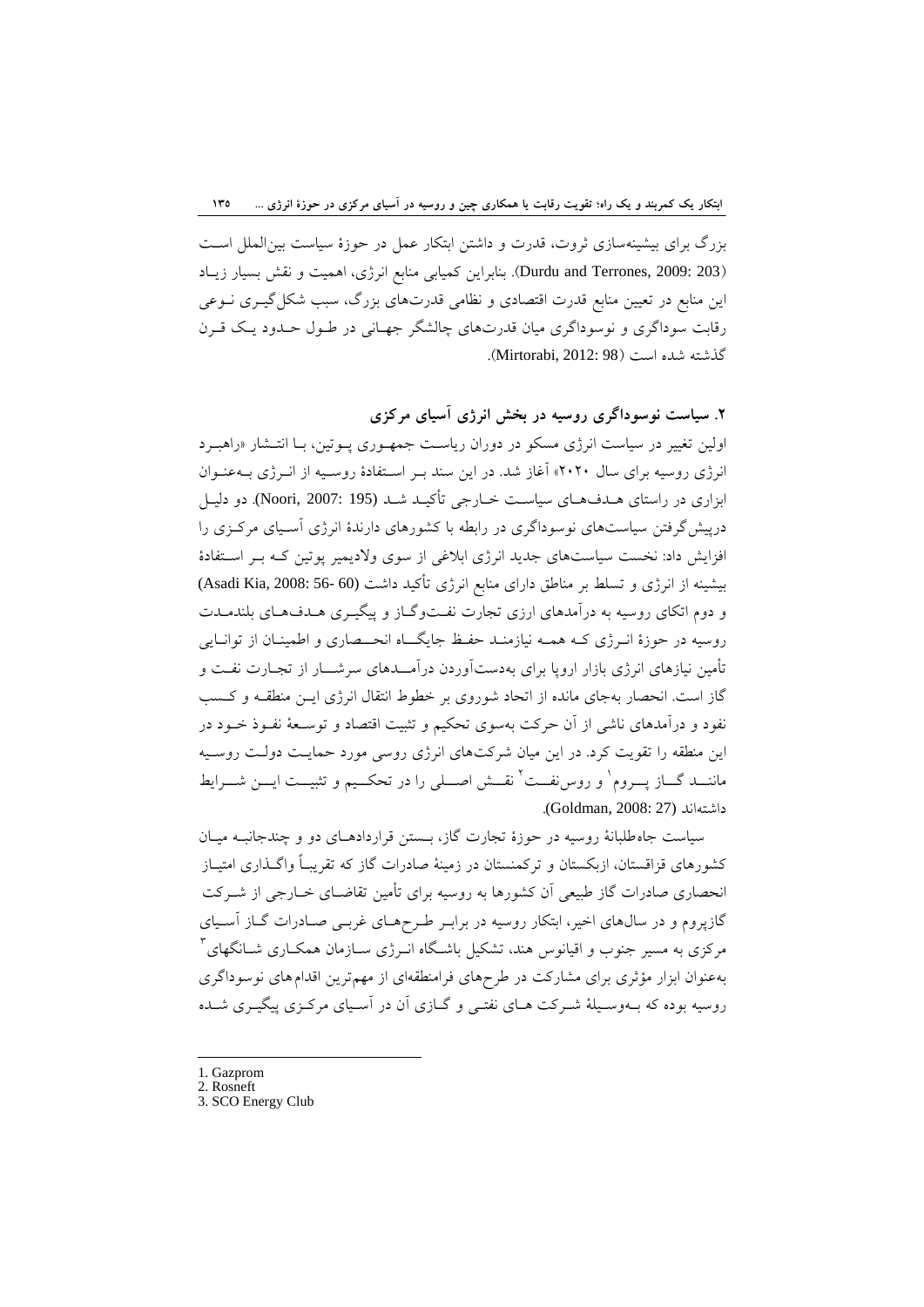است (45-49 2016: ,Bakhtiari Jami and Rafiee(. فعاليتهاي نوسوداگري روسيه در بخـش انرژي شامل اين موارد ميشود: توسعه و صادرات منابع انرژي ديگر كشورها با قيمت مناسب، مشاركت روزافزون در بازارهاي بينالمللي انرژي و كنترل منابع و زيرساختهاي انرژي آنها، همكاري با شركتهاي انرژي همسايه، حملونقل صـادرات انـرژي و همكـاري فنـي در ايـن حوزه.

**.3 سياست نوسوداگري چين در بخش انرژي آسياي مركزي**  رشد چشمگير و فزايندة اقتصاد چين در سالهاي اخير، نيـاز بـه واردات انـرژي را بـراي ايـن كشور به اصلي مهم تبديل كرده است. از اينرو، پيگيري سياست خارجي انـرژيمحـور بـراي تضمين امنيت واردات انرژي بيش از پيش مـورد توجـه چـين قـرار گرفتـه اسـت و چـين بـا درپيشگرفتن رويكرد نوسوداگري در عرصـة انـرژي در پـي كنتـرل و نفـوذ در بـازار انـرژي كشورهاي دارندة نفتوگاز و اطمينان از دسترسي بلندمدت و باثبات خود برآمده است. راهبرد انرژي چين از راه شركتهاي دولتي انرژي بهويژه شركت ملي نفت چين ٰ براي تأمين نيازهاي انرژي در چارچوب سياستهاي همگرايي اقتصادي و تجاري در حـوزة انـرژي تـدوين شـده است (28 2013: ,Lee(.

پيشبينـي مـيشـود ميـزان واردات انـرژي چـين تـا سـال 2035 تـا 85 درصـد از ميـزان توليد داخلي باشد. اين افزايش نياز و درخواسـت بـراي انـرژي، شهرنـشينكـردن چينـيهـا و متعادلكردن اقتصاد، چـين را وادار بـه توسـعة ضـروري مـسيرهاي تـأمين انـرژي و بـهدنبـال درپيشگرفتن سياستهاي نوسوداگري كرده است كـه بـراي بازارهـاي جهـاني انـرژي نتـايج اساسي خواهد داشت. بنابر پيش بيني سيان پي سي<sup>٢</sup> درخواست چين براي انــرژي گــاز بــه ٦٢٠ ميليارد مترمكعب و نفت به ميزان 16،4 ميليـون بـشكه در روز در سـال 2030 خواهـد رسـيد امنيـت تـا اسـت تـلاش در چين .)China's Oil Demand to Peak by 2030: CNPC, 2019) منابع انرژي خود را تأمين كند و در آينده واردات آن به خطر نيفتد. ايـن رويكـرد چـين بـراي امنيت انرژي خود در برگيرندة حمايتهاي مالي، سياسي و ديپلمـاتيكي از شـركتهـاي ملـي نفت اين كشور براي امنيت ذخاير خارجي است كـه سـرانجام بـه مـصرف داخلـي مـيرسـند .(Mustafic, 2016: 198)

بنابراين رشد اقتصادي، تـأمين امنيـت اقتـصادي و امنيـت انـرژي، پيگيـري سياسـتهـاي نوسوداگري و حمايتي از شركتهاي بزرگ انرژي مانند شركت ملي نفـت چـين را بـا هـدف كنترل توليد و عرضة نفتوگاز ضروري ساخته است. اين مسئله با توجه ويژه به منـابع انـرژي

<sup>1.</sup> China National Petroleum Corporatio (CNPC)

<sup>2.</sup> China National Petroleum Corp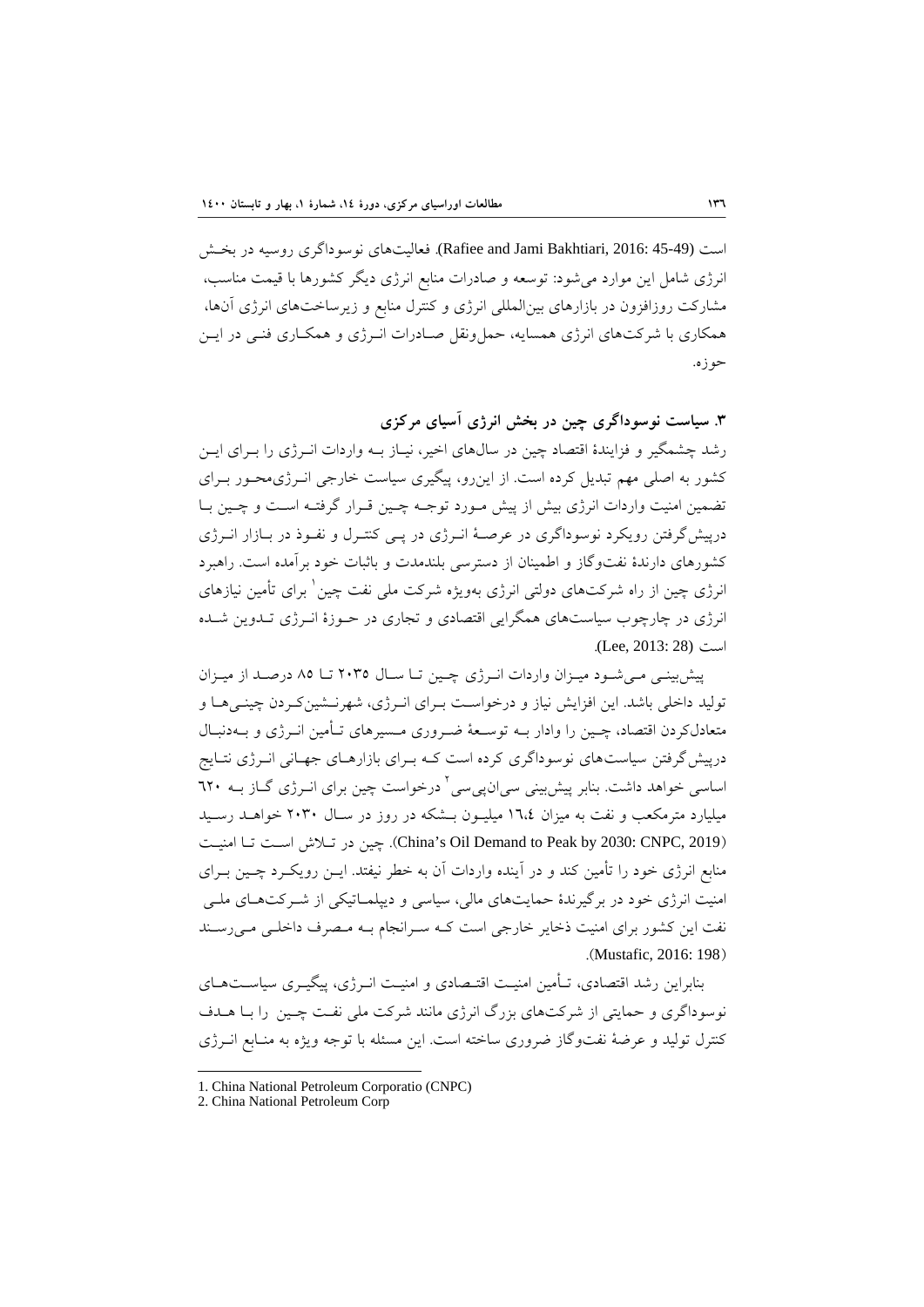نزديك و مطمئن و در رأس آنها آسـياي مركـزي، نفـوذ و تـسلط بـر آنهـا و سياسـتهـاي حداكثري مالكيت منابع انرژي دنبـال مـيشـود (265 2013: ,McCarthy(. در نتيجـه، چـين از ابزارهاي مختلفي براي دسترسي به منابع انرژي و نفود به اين منطقه استفاده كرده اسـت، ماننـد بهدستآوردن سهام در ميدانهاي نفتي و گازي، طرحها و شركتها، متنوعسازي تأمينكنندگان نفتوگاز و مسيرهاي حملونقل، توافقنامههاي دوجانبه، سـرمايهگـذاري در بـرق آبـي، مـواد معدني و زيرساختهاي حملونقل (198 2010: ,Irina(.

بر همين اسـاس، راهبـرد انـرژي چـين در آسـياي مركـزي مـيتوانـد ابعـاد و جنبـههـاي متفاوتي به همراه داشته باشد. آنها عبارتند از برقراري روابط دوجانبـة طـولانيمـدت بـا ايـن كشورها بهجاي برقراري روابط چندجانبه از راه سـرمايهگـذاريهـاي گـسترده در بخـشهـاي مختلف اقتصادي بهويژه ميدانهاي نفتوگاز آنها؛ دوم، ايجاد طرحها و مـسيرهاي مختلـف و متنوع انرژي كه به چين منتهي ميشوند؛ سوم، تلاش بـراي افـزايش نفـوذ و حـضور خـود در اين كشورها با هدف رفع نيازهايش به انرژي و كاستن از نقـش و حـضور ديگـر قـدرتهـاي منطقهاي و فرامنطقهاي. چين هماكنون با انجام واردات گـستردة انـرژي از كـشورهاي آسـياي مركزي تبديل به مهمترين خريدار انرژي اين كشورها شده و همچنين با پرداخت وامهاي كلان تبديل به مهمترين منبع تأمين مالي طرحهاي نفتوگاز در كشورهاي آسياي مركزي شده است .(Amir Ahmadian and Salehi Dolatabad, 2013: 13-14)

# **طرح بازگرداندن جادة ابريشم و تقويت رقابت و همكاري چين و روسيه در حوزة انـرژي آسياي مركزي**

چين توسعة بسترهاي انرژي را براي ثبات و رشد خـود ضـروري مـيدانـد. عبـور 80 درصـد نفـت وارداتــي چــين از تنگــهٔ مالاكــا و شــكل2يــري معمــاي مالاكــا و همچنــين نگرانــي از تهديد تايوان دربارة امنيت انتقـال انـرژي از مـسير تنگـة تـايوان چـين را نگـران كـرده اسـت (62 Mousavi and Darabi, 2011: بنابراين چين همواره بهدنبال يـك راهـروي انـرژي امـن براي تأمين انرژي خود و كاستن از وابستگيش به عبور از تنگـة مالاكـا بـوده اسـت. از ايـنرو ابتكار جادة ابريشم جديد در آسياي مركزي ازنظر ايجاد مسيرهاي انتقال انرژي و دسترسي بـه منابع انرژي براي چين اهميت فراواني دارد.

ناظران بسياري آسياي مركزي را محتملترين مكان و علت تنشها و رقابت و همكاريهـا ميان چين و روسيه بر سر نفود سياسي، نظامي و اقتصادي مـيداننـد. بـراي نمونـه، الكـساندر کرولف<sup>۲</sup> استدلال میکند روابط چین و روسیه در سطح جهانی با روابط آنهـا در سـطح منطقـه

<sup>1.</sup> Malacca Dilemma

<sup>2.</sup> Alexander Korolev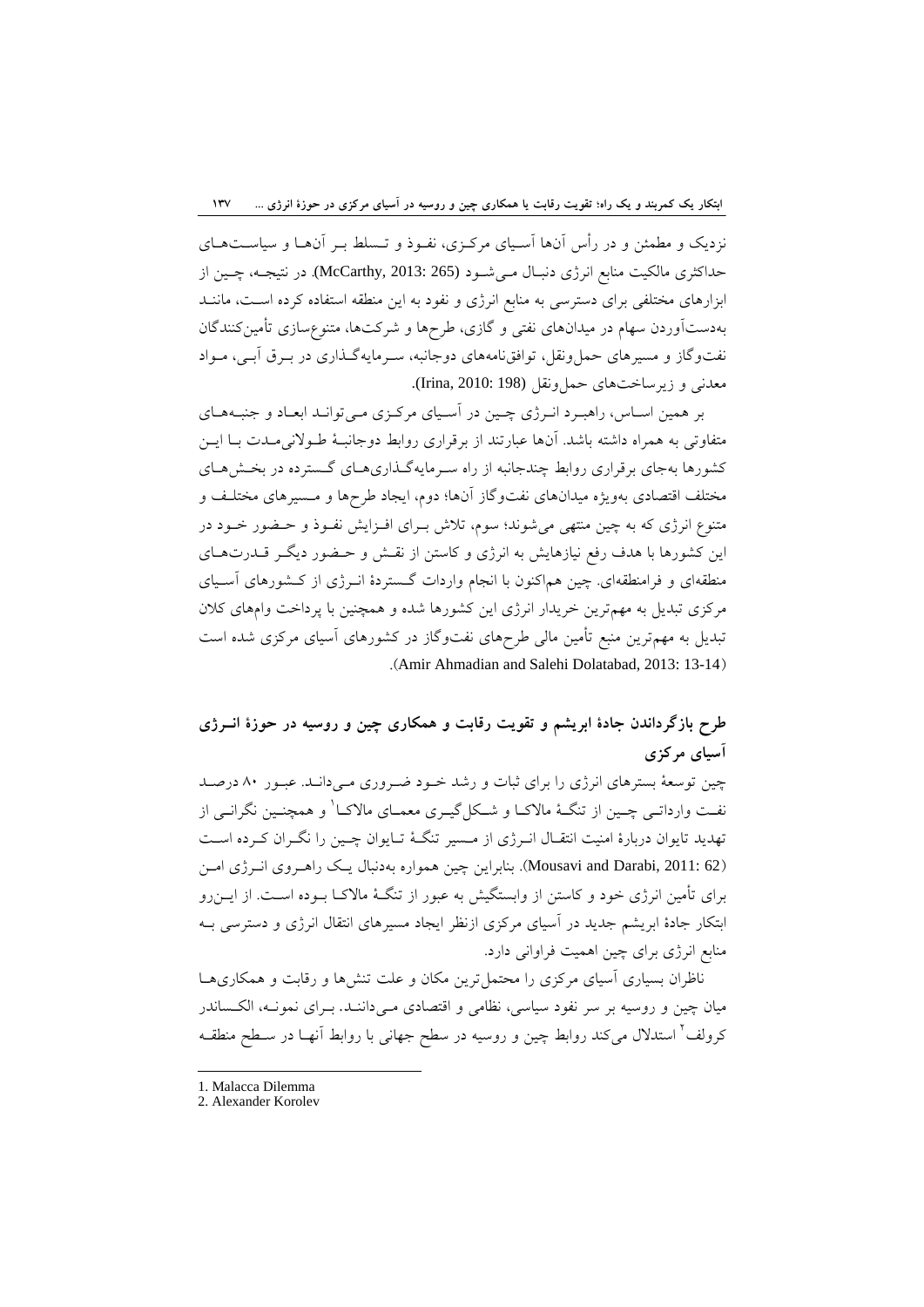متفاوت است. او آسياي مركزي را بهعنوان منطقهاي شناسايي ميكند كه توازن روسيه در برابـر چين در آنجا برقرار است. اما بهتازگي برخي از نخبگان به سازگاري روسيه با حضور چين در منطقه اشاره مي كنند. نمونهٔ آن را از سـرگئي لاوروف ٰ وزيـر خارجـهٔ روسـيه مـي شـنويم كـه مي گويد: «چين را رقيب نمي دانيم. ما شريکهاي راهبردي هستيم و برنامههاي روسيه و چـين در مورد آسياي مركزي و بهطور كلي در مورد اوراسياي بزرگ هيچ تناقضي با يكديگر ندارند» .(Kaczmarski, 2019: 1)

با وجود اين، انرژي بيش از همه بر روابط اين دو كشور در سالهاي گذشته تأثير گذاشـته است. چين اقتصاد رو به رشدي دارد و اين اقتصاد بهشدت به واردات انرژي وابسته است. بـر اين اساس ميتوان گفـت در آينـده، موضـوع انـرژي و منطقـة آسـياي مركـزي از عامـلهـا و حوزههاي مهم تأثيرگذار بر همكاري چين و روسيه محسوب خواهد شد. انرژي اين منطقـه از اين نظر براي چينيها اهميت دارد كه آنها ميتوانند به كمك خطوط لولة نـهچنـدان طـولاني، نفتوگاز كشورهاي آسياي مركزي را با امنيت و سـرعت مناسـب بـه چـين انتقـال دهنـد. در مقابل، روسيه نيز همچنان نسبت به حضور ديگر كشورها در اين منطقـه بـهعنـوان كـشورهاي خارج نزديك خود حساس است. با توجه به اينكه روسها بـا كـشورهاي آسـياي مركـزي در زمينة نفتوگاز رقابت دارند، ترجيح ميدهند حضور ديگر كشورها، بهويژه چـين از راه آنهـا صورت گيرد تا نسبت به همة امور در حال جريان در منطقه آگاه باشـند ( and Stegen Smith .(Kusznir, 2015: 10

**.1 توزيع در حال تغيير قدرت اقتصادي در آسياي مركزي و واكنش روسيه** 

رد پاي تغيير مهم تعادل قدرت منطقهاي بين روسيه و چين را از نيمة دهة 2000 مـيبينـيم. در آن زمان، چين موقعيت انحصاري روسيه در زمينة انتقال منابع طبيعي، نفت خام و بهويـژه گـاز طبيعي از منطقه را به چالش كشيد. پس از بحران جهاني اقتـصادي سـالهـاي 2008 و ،2009 پكن بهعنوان شريك اقتصادي شمارة يك كشورهاي آسياي مركزي ظاهر شـد. در پـي كـاهش جهاني قيمت نفتوگاز، در آوريل 2009 روسيه واردات گاز از تركمنـستان را متوقـف كـرد و كوشيد بر روي معاملة موجود كه براي گازپروم بـسيار پرهزينـه بـود، توافـق دوبـارهاي را بـه تركمنستان تحميل كند. پكن با ارائة پيشنهاد وام 4 ميليارد دلاري به تركمنستان، در اين اختلاف مداخله كرد و به تركمنستان اجازة مقاومت در برابر فـشار روسـيه را داد. گـام بعـدي، تكميـل ساخت خط لولة گاز از تركمنستان به چـين بـود كـه در دسـامبر 2009 عمليـاتي شـد. جنـگ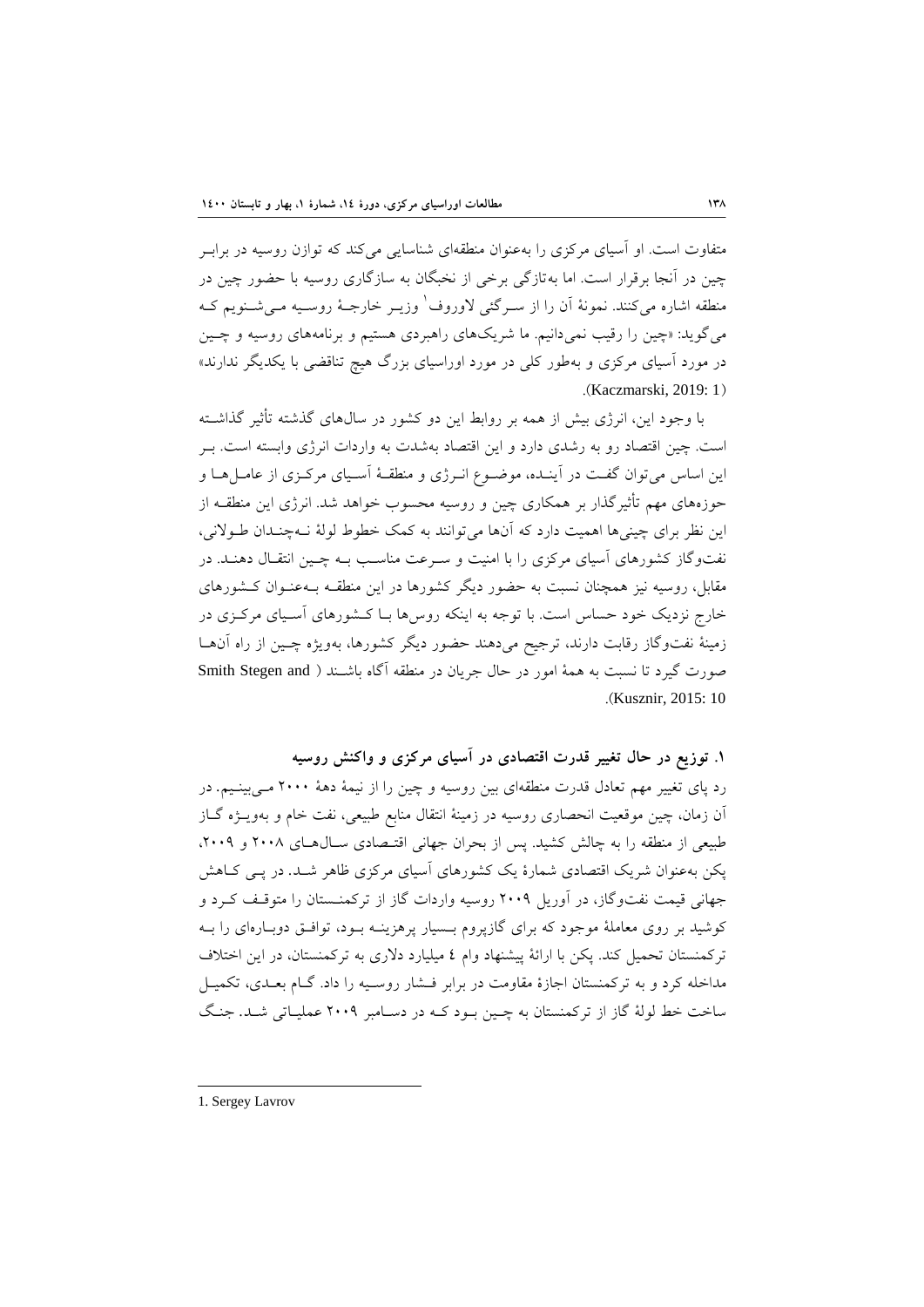ابتکار یک کمربند و یک راه؛ تقویت رقابت یا همکاری چین و روسیه در آسیای مرکزی در حوزهٔ انرژی … ۱۳۹

انرژي<sup>\</sup> مهمترين بخش رقابـت سياسـي و اقتـصادي روسـيه و چـين در آسـياي مركـزي بـود .(Kaczmarski, 2019: 2)

نخبگان روسـي ارادة پكـن بـراي بـهدسـتآوردن منـابع جديـد نفـتوگـاز را دسـتكـم گرفتند. از سويي هم موضع خود را بيش از حد ارزيابي كردند. روسـيه انتظـار نداشـت چـين بتواند اين خطوط لوله را خيلي سريع بسازد و به كشورهاي اتحاد شوروي كمـك مـالي كنـد. با اين حال، دو عامل ميتواند توضيح دهد چرا نتايج رقابـت محـدود بـود: نخـست، نخبگـان روسي فهميدند كه روسيه توان رقابت اقتصادي با چين را ندارد. در سـال 2009 شـركتهـاي انرژي روسـي روس نفـت و تــرانس نفـت<sup>٢</sup> خودشــان وامهــاي چنــد ميليــارد دلاري از چــين دريافت كردند. دوم، ايـن واقعيـت كـه خطـوط لولـة سـاخت چـين غيرمـستقيم از دسترسـي اتحاديهٔ اروپا به منابع گاز طبيعي آسياي مركزي جلوگيري ميكردند. ايـن موضـوع بـه مـسكو كمك كرد تا با حضور روزافزون پكن سازگاري يابد و بهنوعي منافع خود را با آن همسو بداند .(Simbar and Rezapoor, 2020: 156-157)

خطوط لولة جديد نفتوگاز فقط يكـي از ابعـاد رشـد چـين در حـوزة اقتـصادي آسـياي مركزي بود، زيرا در بيشتر كشورهاي منطقـه بـهعنـوان شـريك تجـاري شـمارة يـك شـناخته ميشود. چين به منبع اصلي سرمايهگذاري از جمله در زيرسـاختهـاي جـادهاي و تـا حـدي كمتر زيرساختهاي ريلي تبديل شده اسـت (122 2011: ,Menon(. اكنـون بـهروشـني پكـن قدرت اقتصادي و سياسي را در روابط دوجانبه در اختيار دارد. اين كشور بهطور فزاينـدهاي از اين قدرت به سود خود استفاده ميكند، اما مكرر از روسيه بهصورت نمادين دفـاع مـيكنـد و تضمين ميكند كه نگرانيهاي روسيه دربارة توازننداشـتن در روابـط را مـديريت كنـد. بـراي نمونه، پكن نياز به سازگاري با منافع و حساسيتهاي روسيه را براي اطمينان از چشمانـداز آن براي «ابتكار يك كمربند و يك راه» درك كرده است. از اينرو، روسيه را مطمئن ساخته اسـت كه سودهايي را براي روسيه به همراه خواهد داشت. اين كشور هنـوز وعـدههـاي نامشخـصي براي همكاري اتحادية اقتصادي اوراسيايي روسيه با ابتكار يـك كمربنـد و يـك راه ارائـه داده .(Stronski and Ng, 2018: 3-4) است

با اين شرايط، اگرچه روسيه و چين در سالهاي اخير بههـم نزديـكتـر شـدهانـد، برخـي عاملها، مشاركت راهبردي آنها را در سطح جهاني محدود ميكنند. به همـين ترتيـب، منـافع آنها در آسياي مركزي تركيب همزماني از عناصر همكاري و رقابت را به همراه دارد و احتمال ايجاد يک حوزهٔ سود مشترک ٌ روسي و چيني در منطقه را کاهش ميدهد. علاوه بر اين، رشــد

- 1. Energy War
- 2. Transneft
- 3. Condominium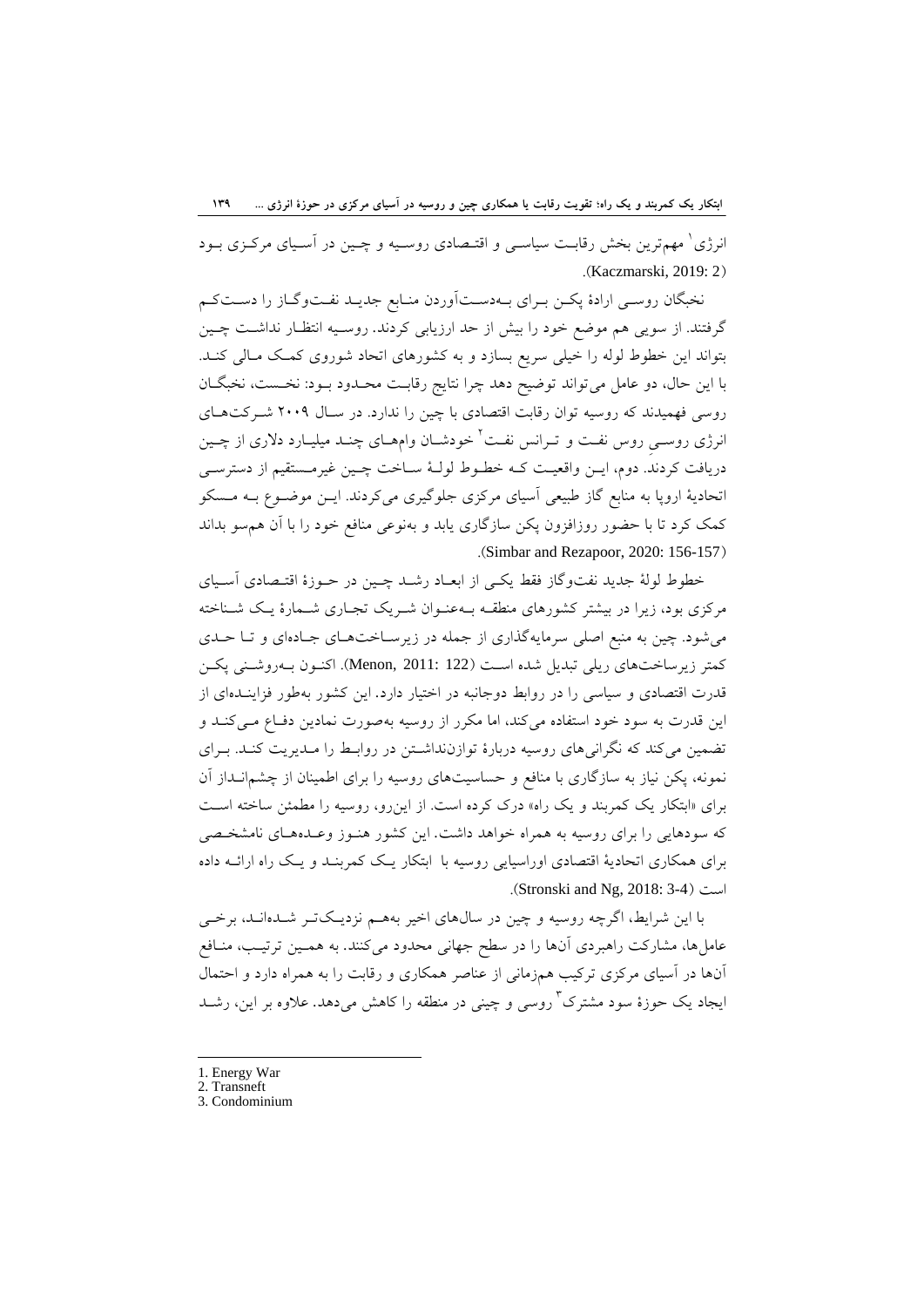پيوندهاي انرژي چين و روسيه ممكن اسـت ايـن همكـاري را بيـشتر كنـد ( 2007: ,Carlson .(169

**.2 استقبال از حضور چين و ابتكار «يك كمربند و يك راه**» **و تزلـزل موقعيـت روسـيه در آسياي مركزي** 

نخبگان سياسي آسـياي مركـزي بـهطـور كلـي حـضور روزافـزون چـين در منطقـه را عـاملي تثبيتكننده ميدانند. آنها معتقدند كه سرمايهگذاري چيني در زيرساختها به تنوعبخشيدن بـه اقتصاد آنها، ارتقاي توسعة اقتصادي گستردهتر و ايجاد شغل ميانجامد كه اينها ميتوانـد بـه تثبيت اقتصادهاي درگير اين كشورها كه در حال حاضر وابسته به اسـتخراج منـابع طبيعـي يـا حوالههاي كارگران مهاجر هستند، كمك كند. نمونة اين نوع نگاه مثبت، سخنان وزيـر صـنعت تاجيكستان، فيضااللهزاده است كه ميگويد: امروز فقط ميتوانيم به سرمايهگذاران چيني اعتمـاد كنيم. همچنين سخنان دولتعثمان پژوهشگر مـسائل سياسـي منطقـه و وزيـر پيـشين اقتـصاد تاجيكستان كه ميگويد بخش مهمي از پيشرفتهاي اقتصادي در يك دهة اخير تاجيكستان بـه دو عامل بستگي دارد: يكي سرمايهگذاريهاي عمده چين و ديگري انتقال چند ميليـارد دلار از سوي مهاجران كاري تاجيك مقيم كشورهاي خارجي يا سخنان اخير داريگا نظربـايوا<sup>\</sup>، معــاون نخستوزير قزاقستان در مورد ضـرورت يـادگيري زبـان چينـي در آينـدهاي نزديـك در كنـار زبانهاي قزاقي، روسي و انگليسي است. آنها از «ابتكار يك كمربند و يك راه» بهعنوان بخشي از چشمانداز افزايش ارتباطات منطقهاي استقبال ميكنند (159 2017: ,Miller(.

كـشورهاي آسـياي مركـزي چـين را بـهعنـوان مـانعي در برابـر تجـاوز احتمـالي روسـيه ميدانند. آنها آگاه هستند كه سرمايهگذاريهـاي چـين و وابـستگي فزاينـدة مـسكو بـه پكـن هزينههاي مسكو را براي انجام هرگونه فعاليت بيثباتسازي در منطقه افزايش ميدهـد. ماننـد آنچه روسيه در اوكراين انجام داده است. ايـن نگرانـي اخيـر در قزاقـستان احـساس مـيشـود كه كشوري با مرز طولاني با روسـيه و داراي جمعيـت قـومي قابـل توجـه روسـي اسـت. بـه همين دليلها، چين تبديل به اولويت اصلي براي قزاقستان و ديگـر كـشورهاي منطقـة آسـياي مركزي شده است (16-15 Stronski and Ng, 2018: 15). با اين حال، همانند روسيه، كـشورهاي آسياي مركزي نسبت به هدفهاي بلندمدت چين و مهـاجرت چينـيهـا نگرانـيهـايي دارنـد .(Carlson, 2007: 177)

با وجود اين، گسترش ابتكار يك كمربند و يك راه در آسياي مركزي براي همـة كـشورها فرصتهاي برابري را ايجـاد نمـيكنـد و كـشورهاي ايـن منطقـه بـهصـورت برنـده و بازنـده

1. Dariga Nazarbayeva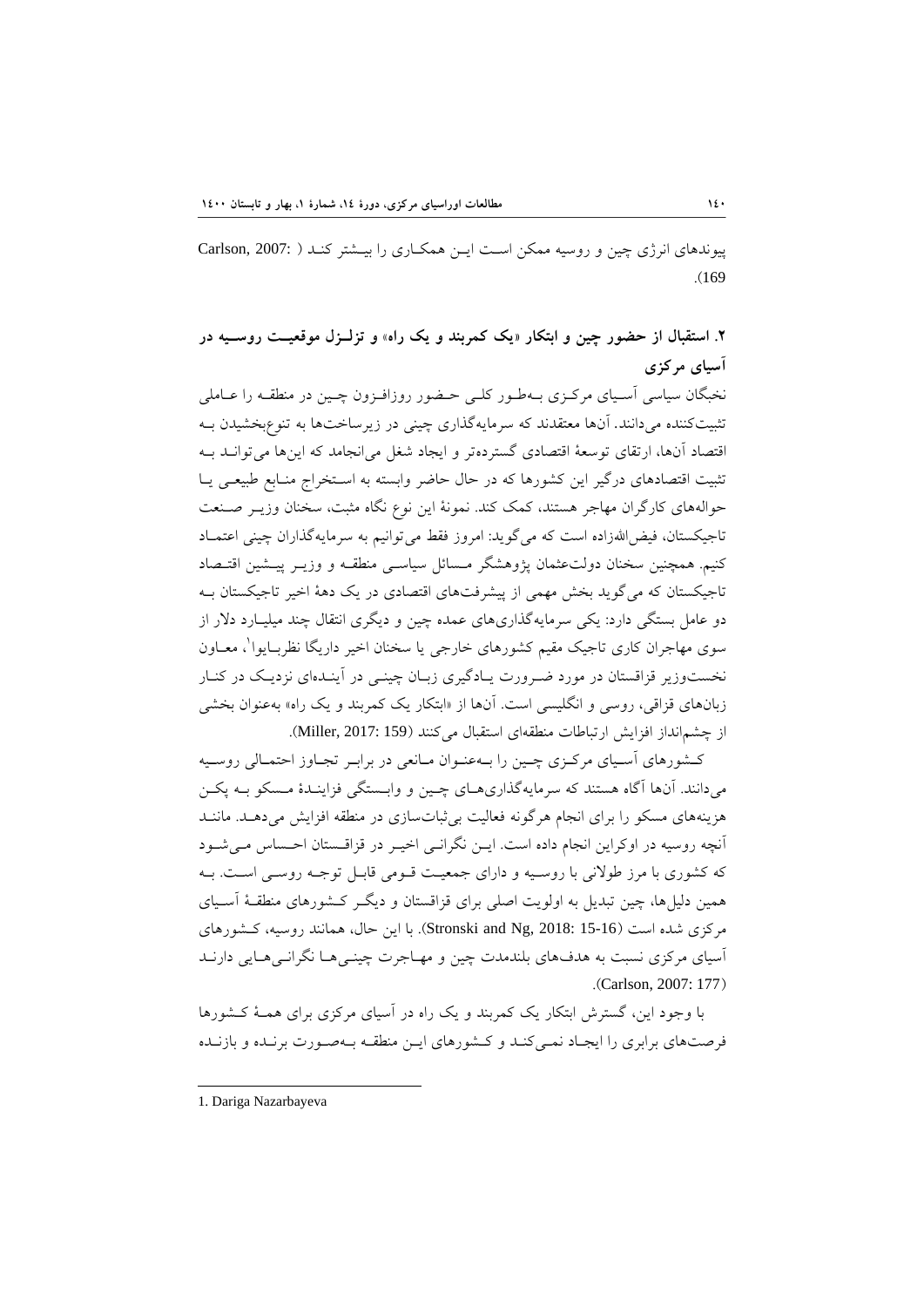ظـاهر مـيشـوند. موقعيـت مركـزي قزاقـستان داشـتن نقـش برجـسته را بـراي قزاقـستان در برنامههاي چين در جهت پيوند رقـم خواهـد زد. ازبكـستان هـم بـا وجـود جمعيـت زيـاد و تمايل تازة آن براي يكپارچهشدن بيـشتر، منـافعي را بـهدسـت خواهـد آورد. بـا ايـن شـرايط، كشورهاي كوچكتر آسياي مركزي از نظر جغرافيايي منـزوي شـدهانـد و ممكـن اسـت ورود آنها به بخشهاي گستردهتر اين طرح محقق نشود، بهويژه اگر رشد اقتـصاد چـين كنـد شـود .(Stronski and Ng, 2018: 34)

راه ابريشم جديد در بسياري از كشورهاي منطقه گسترش يافته است و فرصتهاي بـسيار ويژهاي را براي تجارت و همكاري فراهم ميكند. در بخش حمـلونقـل، همكـاري چندجانبـة مهم منطقهاي، برنامهٔ همكاري اقتصادي منطقهاي آسـياي مركـزي<sup>\</sup> اسـت كـه نقـش مهمـي در دستيابي به اتصال جادهاي دارد و يكي از مؤلفـههـاي اصـلي جـادة ابريـشم جديـد اسـت كـه كشورهاي عضو در بيشتر منطقة آسياي مركـزي، از جملـه چـين تـشكيل دادهانـد. بـسياري از راهروهاي حملونقل قديمي در آسياي مركزي از شمال بهسمت روسيه متمركز شدهانـد نـه از شرق به چين. با اينحال، از سال 2001 اين برنامه حدود 28،3 ميليارد دلار بـراي توسـعة ايـن راهروها سرمايهگذاري كرده است كه سه مورد از آنها به چين منتهي ميشود. براي نمونـه، در راهروي اول، جادة ارومچي-كاشغر، سينكيانگ را بـه قزاقـستان و فدراسـيون روسـيه متـصل ميكند. راهروي دور دوم، قزاقستان را با چين، روسيه و بندرهاي غربـي از جملـه آكتـائو ( در درياي خزر) پيوند ميدهد كه كالاها را به اروپا و آسيا حمل ميكند. در راهروي شـمارة پـنج، يك بزرگراه عوارضي، سينكيانگ را به قزاقستان، جمهوري قرقيزستان، مغولـستان، پاكـستان و تاجيكستان وصل مي كند (Li, 2016: 7).

خطوط لولة انرژي، يكي ديگر از مؤلفههاي اصلي توسعة زيرساختهاي منطقه، در درجـة اول از راه تلاشهاي دوجانبة توسعه يافته است. طرح خط لولة اصلي چين در آسياي مركـزي خط لولة گاز آسياي مركزي و چين است. براساس توافقنامههاي دوجانبه ميـان چـين و ديگـر كشورهاي درگير، خط آ خط ب و خط ث از پيش تكميل شدهاند كه به موازات مرز تـركمن- ازبك از راه ازبكستان و قزاقستان پيشاز رسيدن به سينكيانگ انجام ميشود. در سپتامبر ،2013 چين براي شروع برنامههاي خـط د موافقـتنامـههـاي دوجانبـه بـا ازبكـستان، تاجيكـستان و قرقيزستان امضا كرد. اين موافقتنامههاي مياندولتي پس از توافق شـركت ملـي نفـت چـين و همتايان آن در آسـياىمركـزى ماننــد تاجيـك تــرانس $^{\rm v}$ ـاز ً و ازبـك نفــت $^{\rm v}$ ـاز ً بــراى ايجــاد سرمايهگذاريهاي مشترك و مديريت ساخت و بهرهبرداري از خط گرفت. پس از پايان خط د

<sup>1.</sup> Central Asia Regional Economic Cooperation (CAREC)

<sup>2.</sup> Tajiktransgas

<sup>3.</sup> Uzbekneftegaz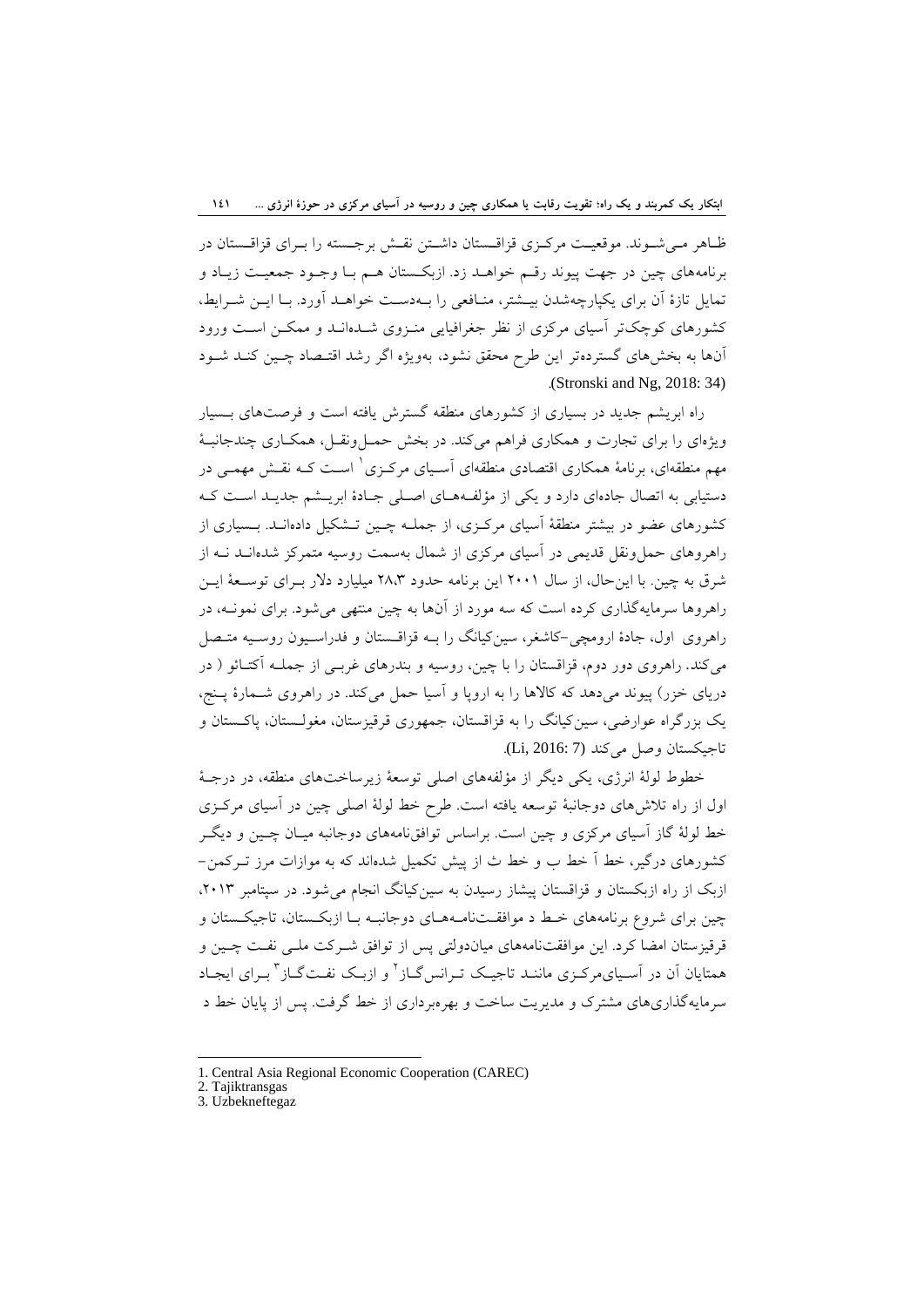در سال ۲۰۱٦، ظرفيت انتقال سالانهٔ كـل خـط لولـهٔ آسـياي مركـزي و چـين بـه ۸۵ ميليـارد مترمكعب رسيد (15-8-2016: Li, 2016).

گسترش حوزه و زيرسـاختهـاي ابتكـار يـك كمربنـد و يـك راه منحـصربهفـرد اسـت. محور اصلي آن شبكهاي از شش راهروي اقتـصادي بـا زيرمجموعـههـايشـان اسـت كـه بـه چين متصل هستند و شناختهشدهترين آنها راهروي اقتـصادي چـين بـه پاكـستان<sup>\</sup> اسـت كـه شــامل 46 ميليــارد دلار ســرمايهگــذاري از ســوي چــين و بيــشتر در حــوزة انــرژي اســت (228 2018: ,Akhlaq and Javaid(. بهطور كلي، اين طرح شامل شش راهروي اصلي اقتصادي است كه از ميان آنها راهروهاي اقتصادي چين و پاكستان، راهروي اقتـصادي چـين و آسـياي مرکزي و غرب آسيا،<sup>۲</sup> راهروي اقتصادي بنگلادش و چين و هند و ميانمار<sup>۳</sup> همچنـين راهــروي قتصادی چین مغولستان و روسیه<sup>، ع</sup> هدفهای امنیت انرژی را دنبال مـیکننـد. در واقــع در هــر شش راهروي اقتصادي مورد نظر در ابتكار «يك كمربند و يك راه»، هدفهـاي انـرژي مـورد نظر قرار گرفتهاند، اما طرحهاي مورد نظر در چهـار راهـروي پـيشگفتـه، بـهطـور مـستقيم و بهشكلي گسترده، موضوع عرضة انرژي به چين را دنبال ميكنند (8-15 2016: ,Li(.

پديدارشدن چين بهعنوان بازيگر اصلي در بخشهاي انرژي و زيرساخت منطقه، به همـراه حضور روزافزون خود بهعنوان وامدهندة اصلي آسـياي مركـزي و روسـيه، پيامـدهاي سياسـي عميقي دارد كه از جهت نظري بايد به مسكو مربوط باشد. در سالهاي پيش، اين منطقه بهدليل محصوربودن در خشكي براي صادرات كالاها و منابع طبيعي خود به بازارهاي بـينالمللـي بـه روسيه وابسته بود. اين مسئله به مسكو قدرت نفود زيادي داد تا مهار كند آنچه را حـوزة نفـود خود در نظر ميگيرد. با اين شرايط، چين بود و نه غرب كـه انحـصار مـسكو را در مـسيرهاي صادرات انرژي آسياي مركزي با خطوط لولة آسياي مركزي و چين شكست كه سـاخت آن در سال ٢٠٠٧ آغاز شده بود (Stronski and Ng, 2018: 14).

بنابراين پيگيـري جـدي راهبـرد كمربنـد اقتـصادي جـادة ابريـشم از سـوي چـين همـراه با سرمايهگذاريهاي جديـد سـلطة بـيرقيـب شـركتهـاي انـرژي فعـال روسـيه را متزلـزل ساخت. شرايط استثنايي سرمايهگذاريها و تـسريع توسـعة زيرسـاختهـاي جديـد از سـوي چــين ســد محكمــي در برابــر زيــادهخــواهي و انحــصارطلبي روســيه ايجــاد كــرده اســت (Rafiee and Jami Bakhtiari, 2016: 41). اين طرح زمينههاي همزمان از تمايل به همكاري و رقابت را ميان روسيه و چين در منطقة آسياي مركزي و منابع انرژي آنها ايجاد كرده است.

 1. China Pakistan Economic corridor

<sup>2.</sup> China, Central Asia, West Asia Corridor

<sup>3.</sup> Bangladesh, China, India and Myanmar Corridor

<sup>4.</sup> China, Mongolia, Russia Corridor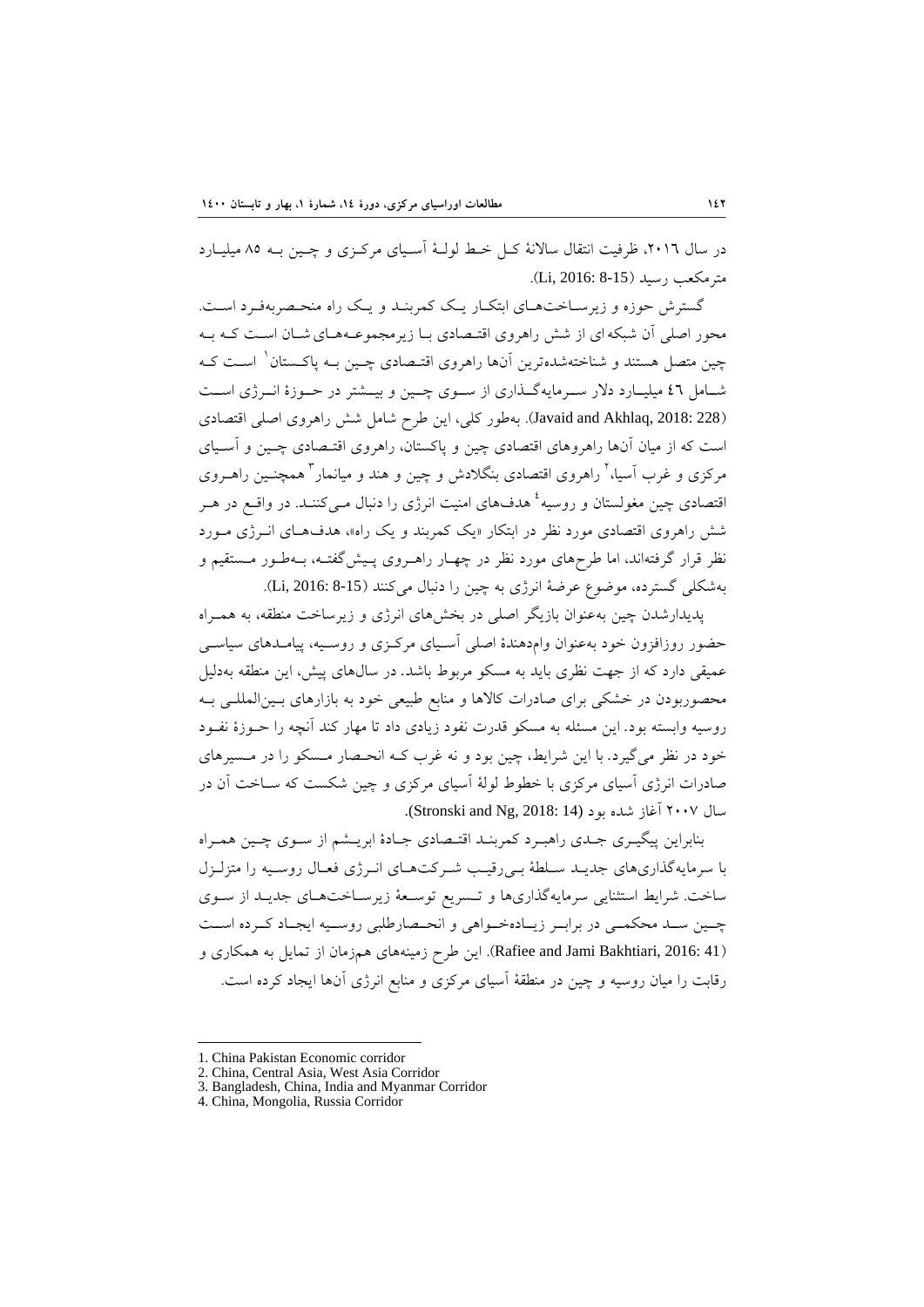**.3 طرح بازگرداندن جادة ابريشم و رقابت چين و روسيه در بخش انرژي آسياي مركزي**  يكي از جلوههاي مهم ديپلماسي فعال چين در جستوجوي تـداوم رشـد اقتـصادي و امنيـت انرژي در قالب ابتكار بازگرداندن جادة ابريـشم پديـدار شـده اسـت. ايـن ابتكـار بـيش از 70 كشور را در برميگيرد و هزينة اجراي آن يك هزار ميليارد دلار در حدود 900 طـرح مختلـف برآورد شده اسـت (2020 ,Initiative Road and Belt(. در راسـتاي اجـراي ايـن طـرح قـرار است با ايجـاد زيرسـاختهـاي گـستردة حمـلونقـل شـبكهاي پيونـدها ميـان اقتـصاد چـين با كشورهاي مورد نظر برقرار شـود. ايـن خطـوط ارتبـاطي بـراي نقـلوانتقـال كـالا و مـسافر طراحي شدهاند و به موازات اين خطوط كه براي استفادههاي چندمنظوره ساخته خواهـد شـد، طرحهاي گستردهاي براي ايجاد خطـوط لولـة انتقـال انـرژي نيـز درنظـر گرفتـه شـده اسـت .(Mirtorabi and Torki, 2019: 209)

از مهمترين مسيرهاي درگير در اين طرح، كشورهاي آسياي مركـزي هـستند؛ كـشورهايي كه روسيه آنها را «خارج نزديك» خود ميداند و نسبت به نفـوذ ديگـر كـشورها و مـسيرهاي طراحيشـده بـراي انتقـال منـابع آنهـا خـارج از مـسيرهاي طراحـيشـده بـهوسـيلة روسـيه حساسيت بسيار زيادي دارد. بر اين اساس ابتكـار يـك كمربنـد و يـك راه چـين بـا عبـور از اين منطقه و در واقع با نفوذ در حياط خلوت روسيه و ايجاد مسيرهايي متفـاوت از مـسيرهاي انتقال منابع نفتوگاز روسيه واكنشهاي روسيه را در پي داشته است. نمونة اين مـسئله طـرح راهآهن ارتباطي چين با قرقيزستان و ازبكستان است كه يكي از مـوارد رقابـت ميـان روسـيه و چين است. در واقع، روسيه از افزايش نفوذ چين در آسياي مركزي نگران اسـت و مـيخواهـد بهجاي اين مسير شرقي- غربي، زيرساختهاي حملونقل در منطقه همانند گذشـته بـهسـمت شمال يعني بهسمت روسيه طراحي شوند. بنابر بررسيها فعاليت اين مـسير فعـاليتي بـا انتقـال زميني و كوتاهمدت با ارزش زياد است كه آسيا را به اروپا متصل مـيكنـد و بـه مـوازات آن از ارزش و اهميت راهآهن انتقال سيبري روسيه كاسته و كنترل آن نيز در اين منطقه كم مـيشـود .(Javaid and Akhlaq, 2018: 236)

درواقع روسيه ميترسد چين بهعنوان يك قدرت فزاينده تهديدي براي ايـن منطقـه باشـد. بنابراين روسيه طرحها يا برنامههايي براي راهروهاي تجـاري شـمال و جنـوب در ارتبـاط بـا روسيه، ايران، هند و آسياي مركزي دارد. روسيه راهروهاي مورد نظر چين بهويـژه راهروهـاي مربوط به انرژي و توسعة بندر چين در گوادر پاكستان را مغاير با هـدفهـاي خـود مـيدانـد. تلاشهاي چين براي دستيابي به منابع انرژي آسياي مركزي در تضاد با هدف روسيه است كـه ايجاد كنترل انحصاري در بخش انرژي منطقه است (174-175 2007: ,Carlson(.

ارتباط چين و روسيه بسيار درخور توجه است. چين بزرگترين واردكنندة منابع انـرژي و روسيه بزرگترين صادركنندة اين منابع هستند. از سويي از مهمتـرين هـدفهـاي ابتكـار يـك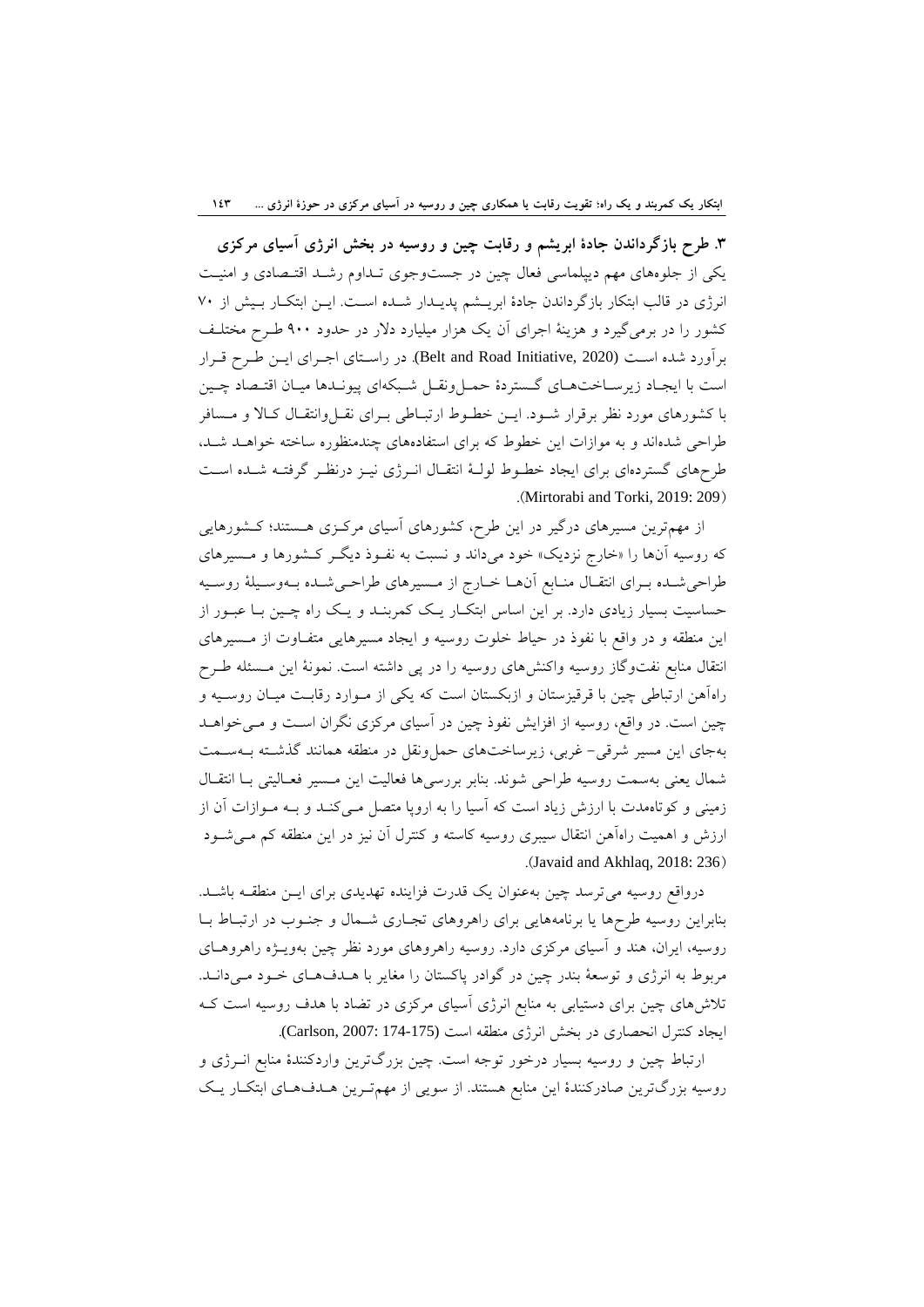كمربند و يك راه چين، دستيابي به منابع انرژي و ايجاد راهروهاي انرژي اسـت. ايـن موضـوع نتوانسته است رقابت ميان اين كـشورها را در حـوزة انـرژي تبـديل بـه فرصـتي كامـل بـراي همكاري كند و مجموعهاي از عاملهاي تضعيفكننده نيز بر روابط چـين و روسـيه در حـوزة انرژي تأثيرگذار بودهاند و مانع همكاريهاي گستردة دو كشور در اين حوزه شدهانـد. يكـي از اين مانعها، سياست محوري چين در زمينة تنوعبخشيدن به منابع تأمين انرژي خود و پرهيـز از اتكا به منبعي واحد است (38 2014: ,Jian(. با توجه به اينكه روسـيه بارهـا از اهـرم صـادرات انرژي براي فشار به كشورهاي مختلفي استفاده كرده است و همچنين تجربة گذشـتة چـين در اتكا به اتحاد شوروي، بهكارگرفتن چنين سياستي از سوي چين منطقـي و دورانديـشانه اسـت. عامل تضعيفكنندة ديگر روابط انرژي چين و روسيه تمايل چين به سهمگرفتن از تأسيسات و منابع انرژي كشورهايي است كه از آنها انرژي وارد ميكند. چرا كه روسيه چندان تمايل ندارد به سهيمكردن گستردة چينـيهـا در منـابع و تأسيـسات نفـتوگـاز خـود و همچنـين منـابع و تأسيسات كشورهاي آسياي مركزي كه سالها شركتهاي روسـي در آنجـا نفـوذ داشـتهانـد و اكنون با رقيب قدرتمندي به نام چين روبهرو شدهاند. البته در سالهاي اخير بهدليـل ركـود در فروش انرژي روسيه به كشورهاي اروپايي و وضع تحريمهاي غرب عليه روسيه موضع روسيه در اين مورد تا حدي تعديل شده است (17 :Sajadpoor and Khalili, 2018).

اگرچه چين موفق به ورود به حوزة نفوذ سنتي ژئوپليتيك روسيه شده و حضور اقتـصادي اين كشور در آسياي مركزي بيشتر شده است، واكنشهاي رسمي روسيه تا حدودي ملايم بوده است. از دليلهاي مهم آن اين است كه چين پيشنهاد درخور تـوجهي از بـازار انـرژي داخلـي خود را به روسيه ارائه ميدهد. در نتيجه به بازي برد-برد در اين منطقه دست مييابد.

**الف) رقابت طرحهاي منطقهاي: اتحادية اقتصادي اوراسيايي و راه ابريشم جديد در آسياي مركزي** 

واكنشهاي اولية مسكو و پكن نسبت به اقدامهاي يكديگر محتاطانه بود. ناظران چيني و غربي برنامههاي يكپارچـهسـازي روسـيه را تلاشـي بـراي جلـوگيري از گـسترش اقتـصادي چـين ميخوانند. تحليلگران روسي، راه جديد ابريشم را پاسخي به اتحاديـة اقتـصادي اوراسـيايي در مسكو ميدانند. بنابراين تعجبانگيز نيست كه شماري از تحليلگـران انتظـار داشـتند روسـيه و چين در اين منطقه درگير شوند، اما بهنظر ميرسد نخبگان هر دو كشور احتمال سقوط را درك كرده و براي كاهش ظرفيت رقابت گامهايي برداشتهاند (Kaczmarski, 2019: 4).

با توجه به مشكلات اتحادية اقتصادي اوراسيايي و واقعيت فزايندة نفود اقتصادي چـين در منطقه از راه طرح راه ابريشم، رؤساي جمهور، پوتين و شـي در نـوامبر 2017 قـول دادنـد تـا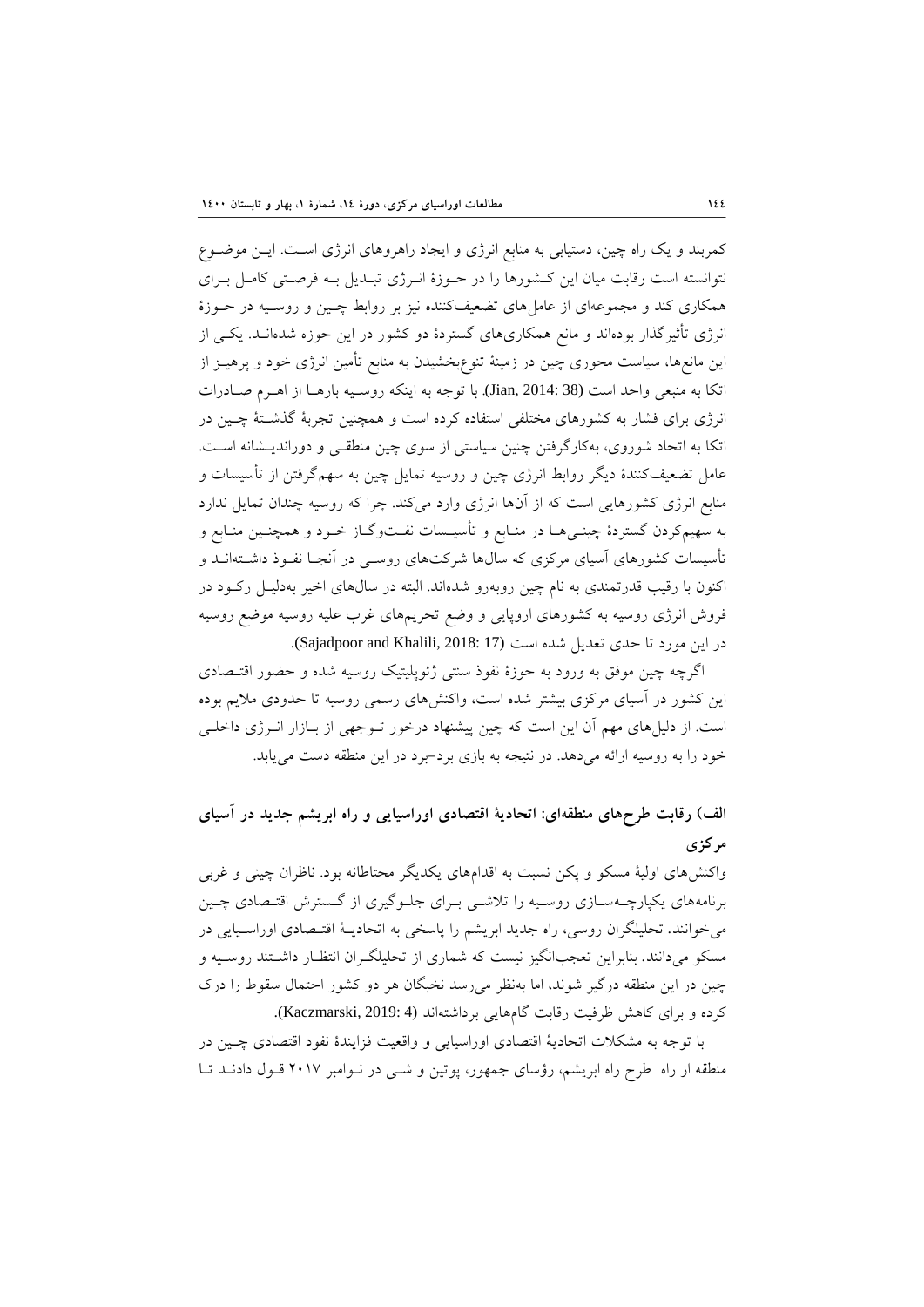چشماندازهاي اقتصادي خود را براي اوراسيا هماهنگ كنند. چگـونگي ايجـاد ايـن همـاهنگي همچنان مورد ترديد است، بهويژه كه طرحها براي آينده دو ديـدگاه متفـاوت دارنـد و تـاكنون پيشرفت چنداني در رابطه با پيوند اين دو طرح بهدست نيامده است. اين موضوع نشان ميدهد كه توافق پكن براي هماهنگي طرحها در سطح چندجانبه با روسيه ممكن است تلاشـي بـراي جلب نگرانيهاي روسيه پيش چشم ديگران و نه تلاش واقعي براي يكپارچهسازي دو ديـدگاه با شرايط برابر باشد (Carlson, 2007: 173).

با توجه به آنچه گفتيم، چين و روسيه زمينههـايي بـراي مزايـاي متقابـل در بخـش انـرژي دارند. چين براي تـأمين نيـاز داخلـي و بهبـود محـيط زيـست، بايـد واردات انـرژي خـود را گسترش دهد، در حالي كه روسيه نيازمند متنوعسازي بازار گاز طبيعي و حفظ و تثبيت اقتصاد خود است. درآمد صادرات انرژي بيش از 70 درصد از كل درآمد صـادراتي روسـيه را شـامل ميشود؛ با اين حال، اين درآمد بهدليل بحران اقتصادي روسيه و سقوط قيمت نفـت بـه خطـر افتاده است. براي اين نيازهاي تكميلي، در سـال 2014 تعـدادي از معـاملات انـرژي دوجانبـه امضا شد. چين و روسيه در مه 2014 قرارداد بزرگ تأمين گـاز طبيعـي 400 ميليـارد دلاري را امضا كردند. شركت گازپروم و شركت ملي نفت چين براي تهيـة 38 ميليـارد مترمكعـب گـاز طبيعي در سال از غرب سيبري به چين موافقتنامهاي امضا كردند كه از سال 2018 آغاز بهكار كرده است (25-36: Li, 2016: 25).

**.4 طرح زندهكردن راه ابريشم و همكاري چين و روسيه در بخش انرژي آسياي مركزي**  چين و روسيه امروزه دو شريك راهبردي محسوب ميشوند كه روابط و همكاريهاي آنها در حوزههاي مختلفي جريان دارد. همكاريهاي اقتصادي بخشي از روابـط دو كـشور را تـشكيل داده است. روابط اقتصادي چين و روسيه روندي رو به رشد را پـشت سرگذاشـته اسـت، امـا بيشتر اين همكاريها در قالب تجارت كالاهاي ساخته شده، مواد خام و انـرژي بـوده اسـت و روابط اقتصادي دو كشور در عرصههاي ديگري چون سرمايهگذاريهـاي مـشترك، مـشاركت گسترده در صنايع توليدي و همكارهاي فني و صنعتي گسترش چنداني نيافته است. در حـوزة حساس انرژي نيز با وجود اينكه روسيه يكي از صادركنندگان مهم نفت به چـين بـوده اسـت، اين صادرات تنها 16 درصد از كل صادرات نفت روسيه را تشكيل ميدهد و در مقابـل بيـشتر كالاهاي چيني را دريافت ميكند (2017 ,Grieger(. در حالي كه چين بيـشتر نفـت مـورد نيـاز خود را از خاورميانه و آفريقا وارد ميكند. البته بهدليل مشكلات امنيتي در مسيرهاي حملونقل انرژي از اين مناطق و كاهش وابستگي خود به آنها چين بهدنبال آن است كه به منـابع انـرژي موجود در آسياي مركزي و روسيه دسترسي پيدا كند (173 2007: ,Carlson(.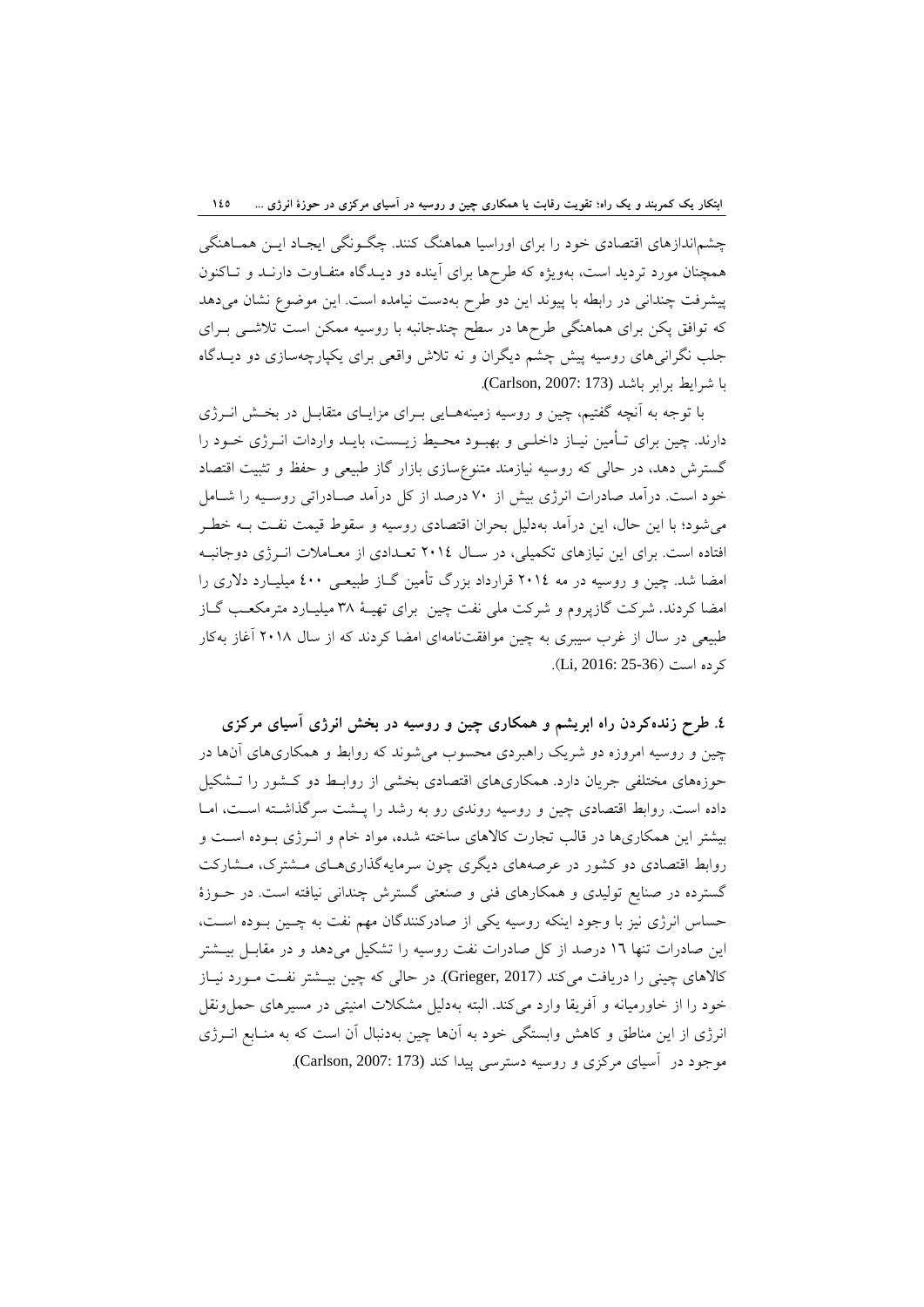**.1 انرژي عرصهاي براي همكاري** 

امنيت درازمدت چين در گرو امنيت انرژي است. انرژي، لازمة تداوم رشد اقتصادي اسـت كـه خود پيششرط ثبات اقتصادي و كسب قدرت ژئوپليتيك است. به همين دليل، سياست انـرژي چين در آسياي مركزي و در برابر روسيه بيش از پيش رنگوبـوي اقتـصادي بـه خـود گرفتـه است. در حال حاضر، روسيه بزرگترين صادركنندة انرژي و چين بـزرگتـرين مـصرفكننـدة انرژي در جهان هستند. اين واقعيت به روشني نشان ميدهد كه حوزة انرژي چه ظرفيت بالايي براي همكاري ميان دو كشور دارد. چين از سال 1993 بهتدريج و درپي رشد اقتصادي بـالا در سالهاي پس از آن، نياز بيشتري به نفت و ديگر نوعهاي انرژي پيـدا كـرد و بـه بـزرگتـرين مصرفكنندة انرژي در جهان تبديل شد (2015 ,Stocking and Dinan). نياز روسيه به فـروش انرژي مهمترين كالاي صادراتي اين كشور و نياز چين به واردات انرژي براي گرداندن اقتـصاد شكوفاي خود، نزديكي جغرافيايي دو كشور كه موجب كاهش هزينة انتقال انـرژي مـيشـود و امكان انتقال انرژي از راه خط لوله كه ارزانتر از شيوة حمل با كـشتي اسـت و نيـاز چـين بـه افزايش امنيت مسيرهاي تأمين انرژي خود با كاهش اتكا به منابعي كه نيازمند عبور از آبهـاي بينالمللي از عامل هاي تقويتكنندة همكاري ميـان چـين و روسـيه در حـوزة انـرژي هـستند .(Sajadpoor and Khalili, 2018: 18)

در واقع، موفقيت اقتصادي و صنعتي چين بهنوبة خود وابسته به دسـتيابي بـه منبـع باثبـات هيدروكربنهاي روسيه و منابع ديگر از جمله منابع آسياي مركزي است. روسيه پس از انزوا از غرب و ركود اقتـصادي، نااميـد از منـابع خـارجي سـرمايه اسـت و پكـن توانـسته اسـت بـه بخشهايي از اقتصاد روسيه وارد شود؛ اقتصادي كه پيشتر با موانعي روبهرو شده بود، بـهويـژه موانعي كه در طرحهاي بالادستي نفت، گاز و ديگر طرحهاي منابع طبيعي بهويژه در خاور دور روسيه و قطب شمال و آسياي مركـزي (33 :30kronski and Ng, 2018) بـراي چـين از سـوي روسيه وجود داشت.

در مـه ،2014 پـوتين و شـي تـوافقي 400 ميليـارد دلاري بـراي گـازپروم جهـت تهيـه و تحويل 38 ميليارد مترمكعب گاز به مدت سي سال از راه خـط لولـة وراسـيبري امـضا كردنـد (2014 ,Keck(. با اين حال، بهدليل نداشتن نياز فوري چين براي گاز و انزواي روسيه از سوي غرب، پكن توانسته است شرايط مساعدي را براي تعيين قيمت به مسكو تحميـل و آن را زيـر فشار قرار دهد (2018: 2018 Stronski and Ng,). سرمايهگذاريهاي چين در طـرحهـاي انـرژي روسيه و آسياي مركزي كه با برنامة ابتكار يك كمربند و يـك راه اجـرا مـيشـود، گروهـي از صاحبان سود را در روسيه و كشورهاي آسياي مركزي ايجاد كردهاند. اينها افراد و بنگاههـايي هستند كه علاقهمند به همكاريهاي پايدار بـا چـين هـستند. از مهـمتـرين موافقـتنامـههـاي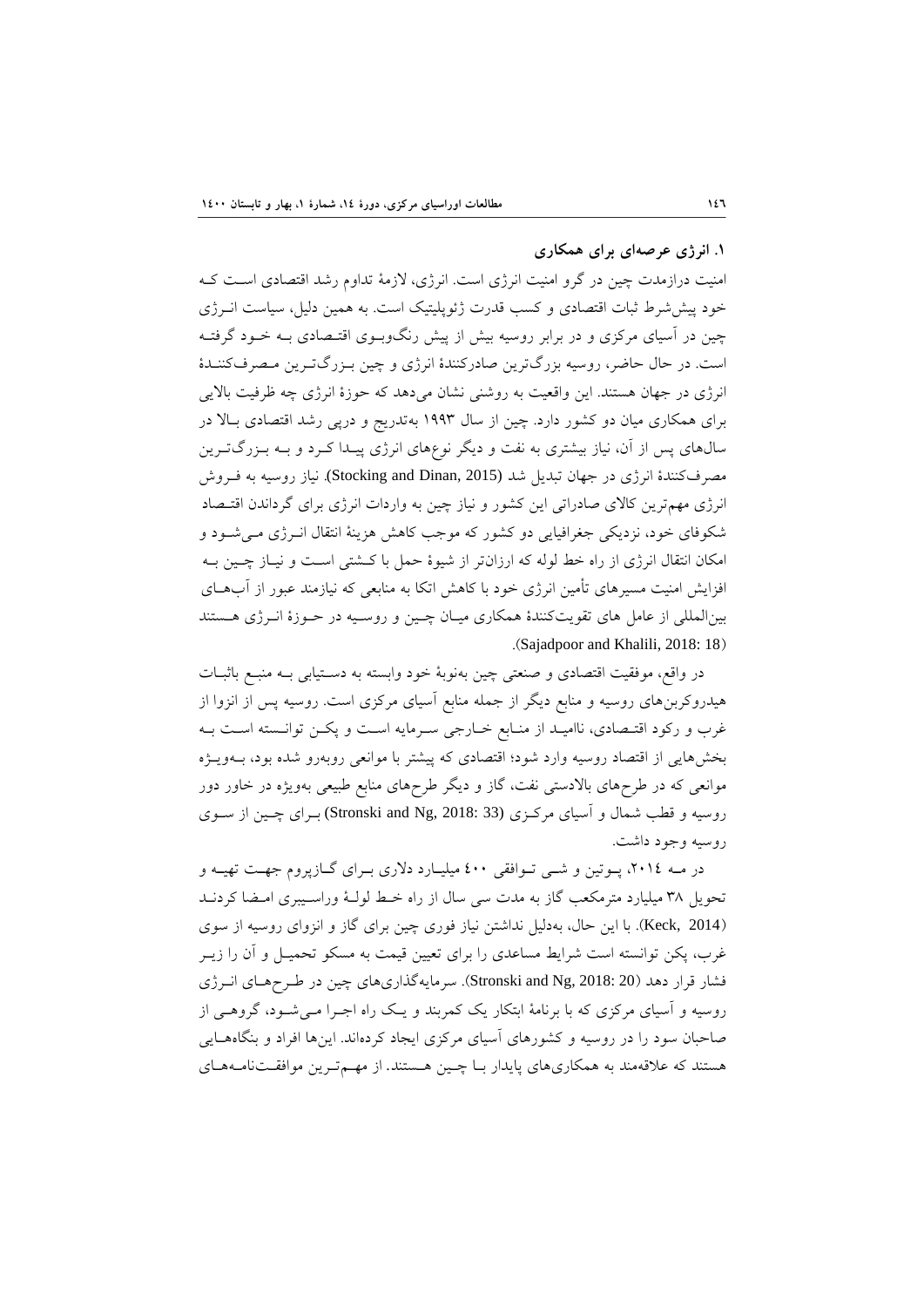انجامشده كه تاكنون با موافقت دو كشور و حمايت همين گروهها صورت پذيرفتهاند عبارتاند از: ١٠ ميليارد دلار وام توسط بانكهاي چيني براي طرح يامـال- ال\انجـي ٰ كـه يـك شـركت خصوصي نواتك<sup>٬ ا</sup>جرا كرده و متعلق به همكار نزديك پوتين گنادي تيمچنكو <sup>۳</sup> است؛ كـسب 99 درصد از طرح يامال- الانجي توسط صندوق راه ابريشم و كسب 10 درصد از بزرگترين گروه پتروشيمي روسيه كه صندوق راه ابريشم انجام داده است. در حالي كه ممكن اسـت ايـن سرمايهگذاريها صرف نظر از طرح يك كمربند و يك راه چين صورت گرفته باشد، امـا ورود آنها به اين چارچوب، مخالفت بالقوة روسيه با اين طرح را كاهش ميدهد. شيوههـاي اجـراي روسيه همچنين براي همكاريهاي منطقهاي چين و روسيه مساعد است. موفقنـشدن اعـضاي اتحادية اقتصادي اوراسيايي در ايجاد موافقتنامـه در مـورد قـوانين مـشترك تنظـيم قلمـروي انرژي، به حضور نامحدود چينيها در بخش انرژي آسياي مركزي در قالب ابتكار يك كمربنـد و يك راه و با نظر مساعد روسيه در جهت همكاري منجر شد (7 2019: ,Kaczmarski(.

### **نتيجه**

ابتكار يك كمربند و يك راه مهمترين و بزرگترين طرح چين براي توسعة صادرات و دستيابي به بازارهاي كشورها و دستيابي بـر منـابع انـرژي كـشورهاي داراي انـرژي اسـت. ايـن طـرح مسيرهاي مختلفي را براي دستيابي به انرژي مورد نياز چين طراحي كرده اسـت. از مهـمتـرين اين مسيرها، از راه آسياي مركزي به چين است كـه چـين توانـسته از ايـن مـسير يـا در قالـب طرحها و موافقتنامههاي دوجانبه كه در چارچوب اين طرح هستند به اين منطقه نفوذ كنـد و با سرمايهگذاري در بخش انرژي اين كشورها و خريد سهم ميدانهاي نفتي آنها دستيابي خود را به منابع انرژي نزديك و با امنيت بيشتر، نسبت به ديگر مسيرهايي فـراهم كنـد كـه چـين از آنها انرژي مورد نياز خود را تأمين ميكند.

با توجه به نفوذ سنتي روسيه در اين منطقه و نياز به منابع انرژي آنها براي انجام تعهدهاي صادراتي خود و همچنين بهبود اقتصاد خود حضور چين حساسيتهاي روسيه را برانگيختـه و در موارد زيادي اقدام به ايجاد مانعهاي و جلوگيري از اين حضور در خارج نزديك خود كرده است. نمونة اين مسئله افزايش قيمتهاي خريد از اين كشورها و ايجاد طرح اتحادية اقتصادي اوراسيا در اين منطقه در رقابت با «ابتكار يك كمربند و يك راه» بوده است. در مقابل، چين بـا درك اين حساسيتها از حضور در مسائل امنيتي منطقه خودداري و آنها را به روسيه واگـذار كرده است. همچنين در ارائة پيشنهادهاي خريد انرژي از روسيه و همكـاريهـاي دوجانبـه در

- 1. Yamal LNG
- 2. Novatec

<sup>3.</sup> Gennady Timchenko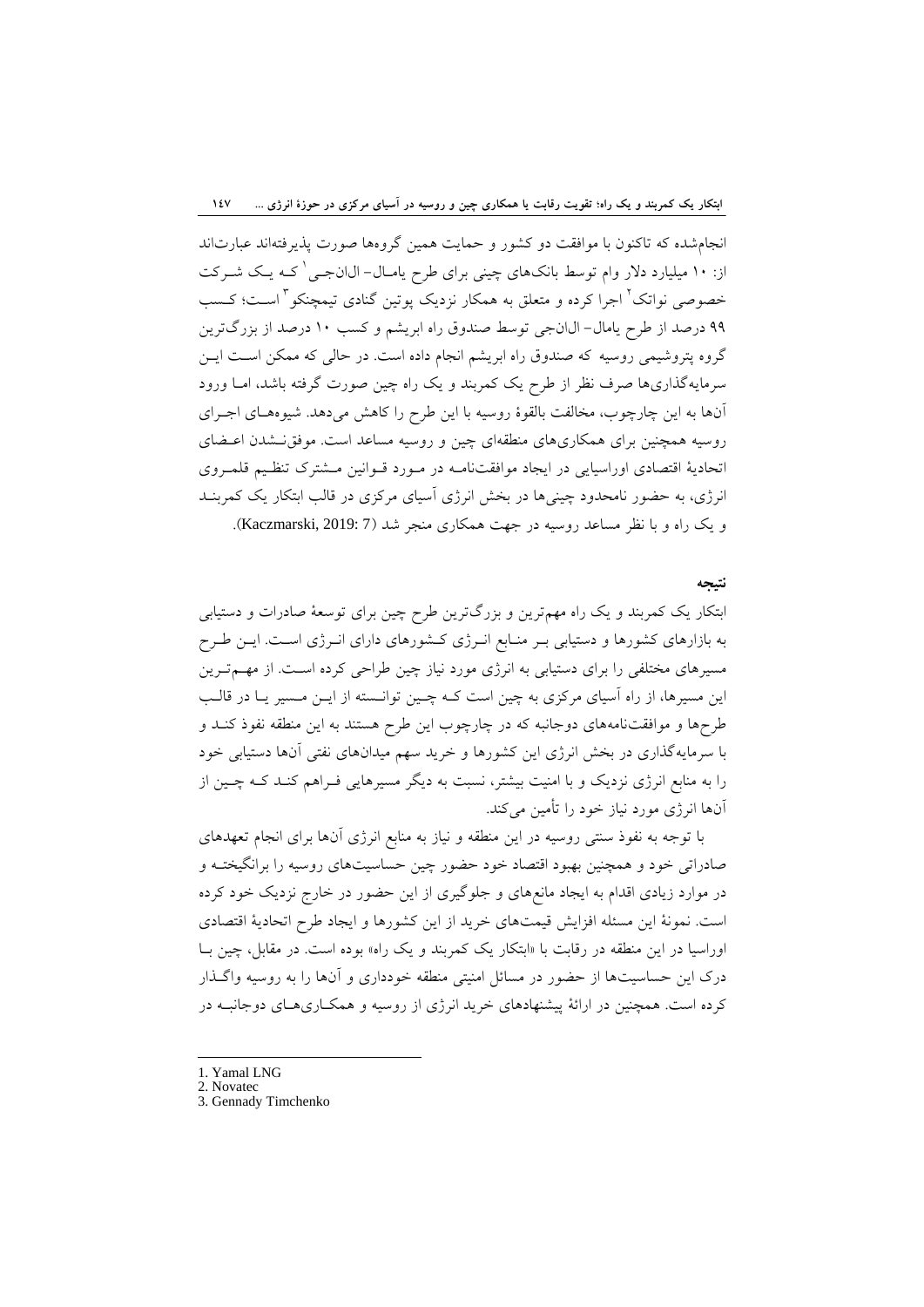بخش انرژي و دادن وام به شركتهاي نفتوگاز روسيه بـراي ملايـمكـردن فـضا و كاسـتن از حساسيتهاي روسيه تلاش كرده است. از سويي هم با توجه به مشكلات اقتصادي روسـيه از سال 2014 و تحريم اين كشور از سوي غرب اين كشور نسبت به حضور چين در بخشهـاي انرژي آسياي مركزي و حتي خود كشور روسيه و سرمايهگذاريهاي آن روي خوش نشان داده است. با اين همه، اگرچه روسيه و چين در سالهـاي اخيـر از نظـر راهبـردي بـههـم نزديـك شدهاند، برخي از عاملها مشاركت راهبردي آنها را در سطح جهاني محدود ميكنند. به همين ترتيب، منافع آنها در آسياي مركزي تركيب همزماني از عناصر همكاري و رقابت را به همـراه دارد و احتمال ايجاد حوزة سود مشترك روسي و چيني در منطقه را كاهش ميدهد.

#### **References**

- Amir Ahmadian, Bahram and Rohoallh Salehi Dolatabad (2013), "China's Goals and Strategies in Central Asia", **Central Asia and the Caucasus Studies**, Vol. 6, No. 84, pp. 1-30 [in Persian].
- Asadi Kia, Behnaz (2008), "Russia is a Superpower of Energy", **Collection of Eurasian Energy Articles: Strategic Research Center**, No. 16, pp. 56-60 [in Persian].
- "Belt and Road Initiative" (2020), **The European Bank for Reconstruction and Development (EBRD)**, Available at: https://www.ebrd.com/whatwe-do/belt-and-road/overview.html, (Accessed on: 30/1/2020).
- Bergsager, Henrik (2012), "China, Russia and Central Asia: the Energy Dilemma", Fridtjof Nansen Institute, Available at: https://www.fni.no/ getfile.php/132113- 1469870356/Filer/Publikasjoner/FNI-R1612.pdf, (Accessed on: 25/8/2021).
- Carlson, Brian (2007), "The Limits of Sino-Russian Strategic Partnership in Central Asia", **Journal Al-Farabi Kazakh National University in Almaty, Kazakhstan**, Vol. 5, No. 17, pp. 166-187.
- "China's Oil Demand to Peak by 2030: CNPC" (2019), **Argues Media Group**, Available at: https://www-argusmedia-com.cdn.ampproject.org/ v/s/www.argusmedia.com/en/news/1967517-chinas-oil-demand-to-peakby-2030-cnpc?amp, (Accessed on: 30/1/2020).
- Durdu, C. B. and M. E. Terrones (2009), "Precautionary Demand for Foreign Assets in Sudden Stop Economies: an Assessment of the New Mercantilism", **Journal of Development Economics**, Vol. 89, No. 2, pp. 194-209.
- Gerriey, Paolo and Carlo Padoan (1986), "Neomercantilism and International Economic Stability", **International Organization**, Vol. 40, No. 1, pp. 29-42.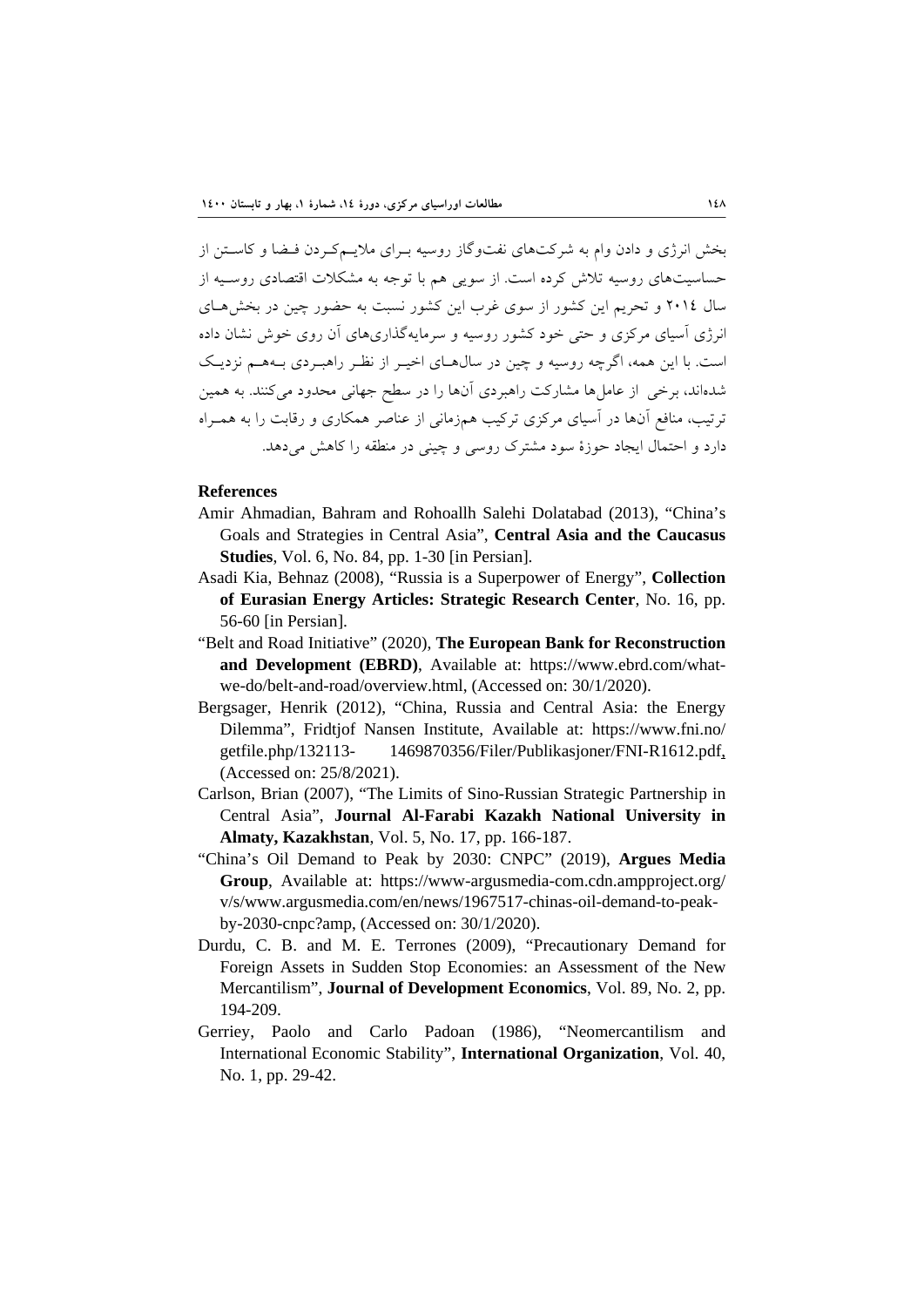- Goldman, Petrostate (2008), **The Close Symbiosis of Russian Energy Companies and the State is Detailed in Marshall I Putin: Power and the New Russia**, Oxford: Oxford University Press.
- Grieger, Gisela (2017), "Foreign Direct Investment Screening", Available at: http://www.europarl.europa.eu, (Accessed on: 23/10/2017).
- Grygiel, Jakub (2006), **Great Powers and Geopolitical Change**, Baltimore: Johns Hopkins University Press.
- Hamidinia, Hosein and Rohoallh Salehi (2015), "The Energy of the "New Big Game" in Central Asia: a Case Study of Russia, the United States and China", **Central Asia and the Caucasus Studies**, Vol. 9, No. 90, pp. 67- 96 [in Persian].
- Irina, Ionela (2010), "China's Energy Strategy in Central Asia: Interactions with Russia, India and Japan", **UNISCI Discussion Papers**, No. 24, pp. 197-220.
- Javaid, Umbreen and Mir Waheed Akhlaq (2018), "Situating Central Asia in China's One Belt One Road Initiative", **Journal of the Punjab University Historical Society**, Vol. 31, No. 2, pp. 227-241.
- Jian, Zhang (2014), "China's Energy Security: Prospects, Challenges and Opportunities", **Energy Information Administration China**, Available at: www.eia.gov, (Accessed on: 7/11/2017).
- Kaczmarski, Marcin (2019), "Russia-China Relations in Central Asia: Why is There a Surprising Absence of Rivalry?", **University of Glasgow**, Vol. 8, No. 2, pp. 1-10.
- Keck, Zachary (2014), "China and Russia Sign Massive Natural Gas Deal", **Diplomat**, Available at: https://thediplomat.com/2014/05/china-andrussia-signmassive-natural-gas-deal/, (Accessed on: 21/5/2014).
- Lee, Y. (2013), "Higher Debt at China's Oil Firms Could Show", **Wall Street Journal**, Available at: www.wst.com/Articles/Sb100019211288c, (Accessed on: 21/11/2014).
- Li, Siyao (2016), "The New Silk Road: Assessing Prospects for "Win-Win" Cooperation in Central Asia", **International Affairs Review**, Available at: http://www.inquiriesjournal.com/authors/3239/siyao-li, (Accessed on: 15/8/2016).
- Liao, Janet Xuanli (2019), "China's Energy Diplomacy towards Central Asia and the Implications on its "Belt and Road Initiative", **The Pacific Review**, Available at: https://doi.org/10.1080/09512748.2019.1705882, (Accessed on: 25/8/2021).
- Martynenko, Stanislav E. and Nickolay P. Parkhitko (2019), "Russian-Chinese Cooperation in Central Asia in the Context of 'Belt and Road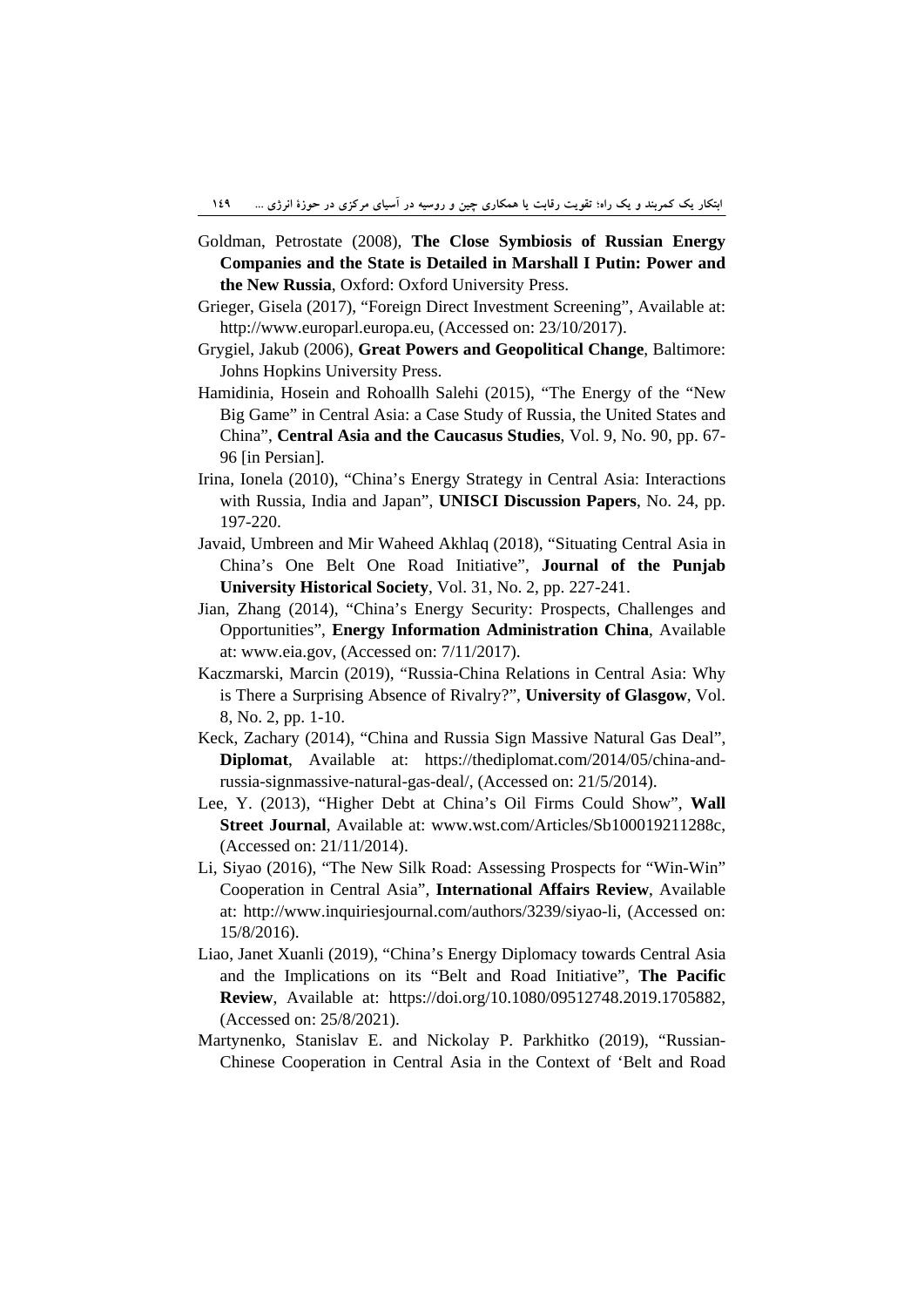Initiative': Historical Retrospective and Economic Prospects", **RUDN Journal of Russian History**, Vol. 18, No. 4, pp. 845-864.

- McCarthy, Joseph (2013), "Crude Oil Mercantilism: Chinese Oil Engagement in Kazakhstan", **Pacific Affairs**, Vol. 86, No. 2, pp. 257- 280.
- Menon, Rajan (2011), "The Limits of Chinese-Russian Partnership", **Global Politics and Strategy**, Vol. 51, No. 3, pp. 99-133.
- Miller, Tom (2017), **China's Asian Dream: Empire Building along the New Silk Road**, London: ZED Books.
- Mirtorabi, Saeed (2012), **Islamic Awakening and Political Economy of Oil in Middle East**, Tehran: Imam Sadegh [in Persian].
- Mirtorabi, Saeed and Hadi Torki (2019), "China's Silk Road Initiative Seeks Energy Security and Export Developmen", **International Political Economy Studies**, Vol. 2, No. 2, pp. 427-451 [in Persian].
- Mousavi, Masoud and Goltab Darabi (2011), "Goals and Dimensions of Chinese Energy Diplomacy", **Quarterly Foreign Relations**, Vol. 3, No. 4, pp. 53-80 [in Persian].
- Mustafic, Almir (2016), "China's One Belt, One Road and Energy Security Initiative: a Plan to Conquer the World", **Sarajevo Journal of Social Sciences Inquiry**, No. 2, pp. 107-135.
- Noori, Alireza (2007), "Parties and the Russian Foreign Policy Process under Putin", **Central Asia and the Caucasus Studies**, Vol. 4, No. 58, pp. 189-216 [in Persian].
- Powell, Robert (1991), "Absolute and Relative Gains in International Relations Theory", **American Political Science Review**, Vol. 85, No. 4, pp. 1303-1320.
- Rafiee, Hossein and Mohsen Jami Bakhtiari (2016), "Neomercantilist Approach of Russia and China to Central Asian Energy", **Central Asia and the Caucasus Studies**, Vol. 24, No. 95, pp. 33-64 [in Persian].
- Sajadpoor, Mohamad Kazem and Elham Khalili (2018), "The Role of Economic Cooperation in the Strategic Relations of China and Russia", **Central Asia and the Caucasus Studies**, Vol. 26, No. 101, pp. 1-28 [in Persian].
- Simbar, Reza and Meysam Rezapoor (2020), "Analysis of Russia's Geopolitical Policies in Central Asia with Emphasis on the Chinese Factor", **Politics and International Relations**, Vol. 3, No. 6, pp. 138- 165 [in Persian].
- Smith Stegen, Karen and Julia Kusznir (2015), "Outcomes and Strategies in the New Great Game: China and the Caspian States Emerge as Winners", **Journal of Eurasian Studies**, Vol. 87, No. 4, pp. 91-106.